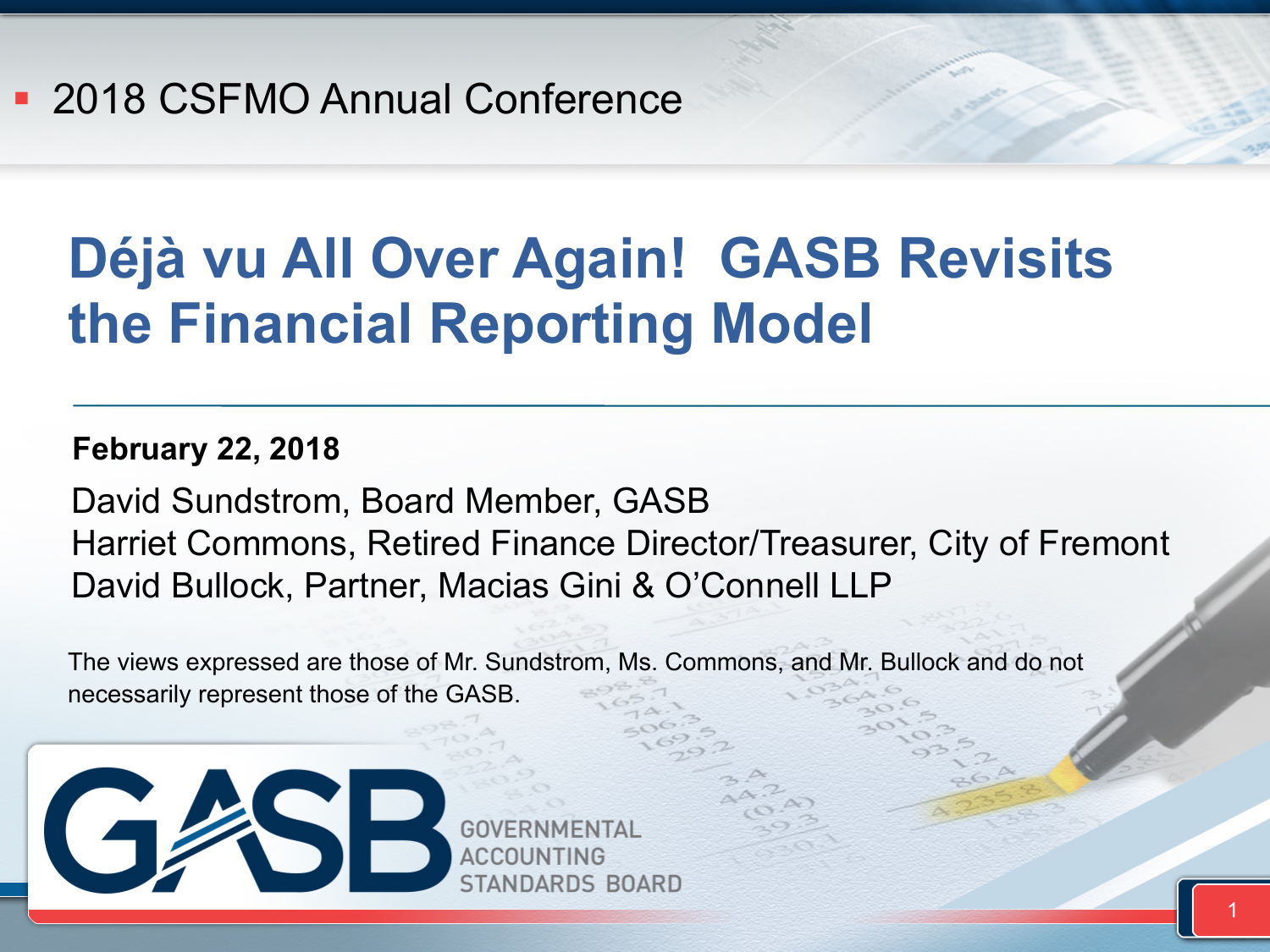### **Financial Reporting Model Reexamination**

- § **What:** The Board is redeliberating over comments received in response to the December 2016 Invitation to Comment, the first due process document in the project reexamining the effectiveness of the financial reporting model―Statements 34, 35, 37, 41, and 46, and Interpretation 6.
- § **Why:** A review of these standards found that they generally were effective, but that there were aspects that could be significantly improved.
- § **When:** A Preliminary Views is planned for issuance in September 2018.

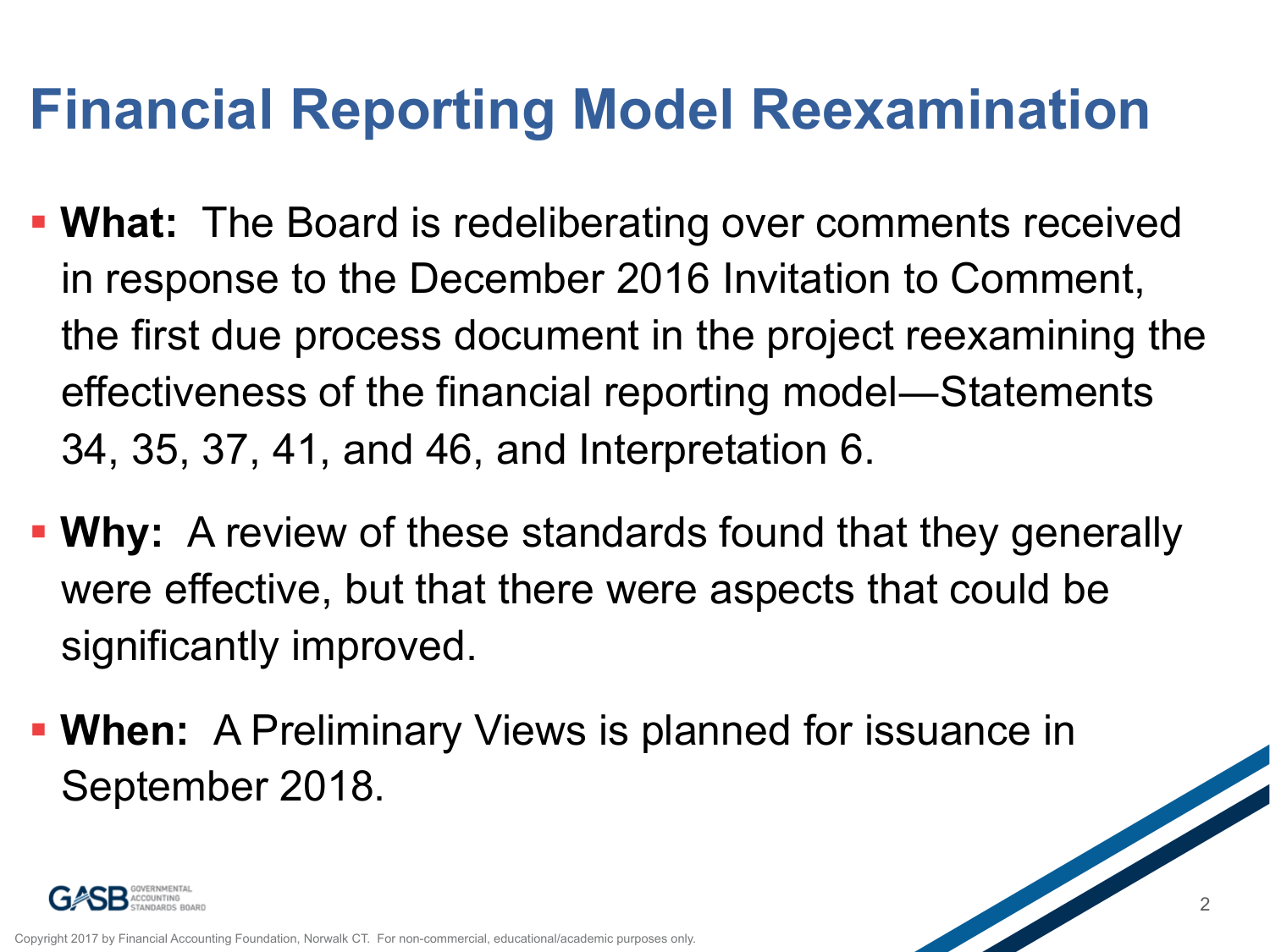### **Concerns with Governmental Funds Financial Statements**

- Lack of conceptual consistency in recognition of assets and liabilities
- Lack of foundation from which to develop standards for complex transactions
- Some consider it ineffective in conveying that the information is related to fiscal accountability (rather than operational accountability)
	- Focus on financial resources, rather than on economic resources
	- Shorter time perspective than information in government-wide financial statements

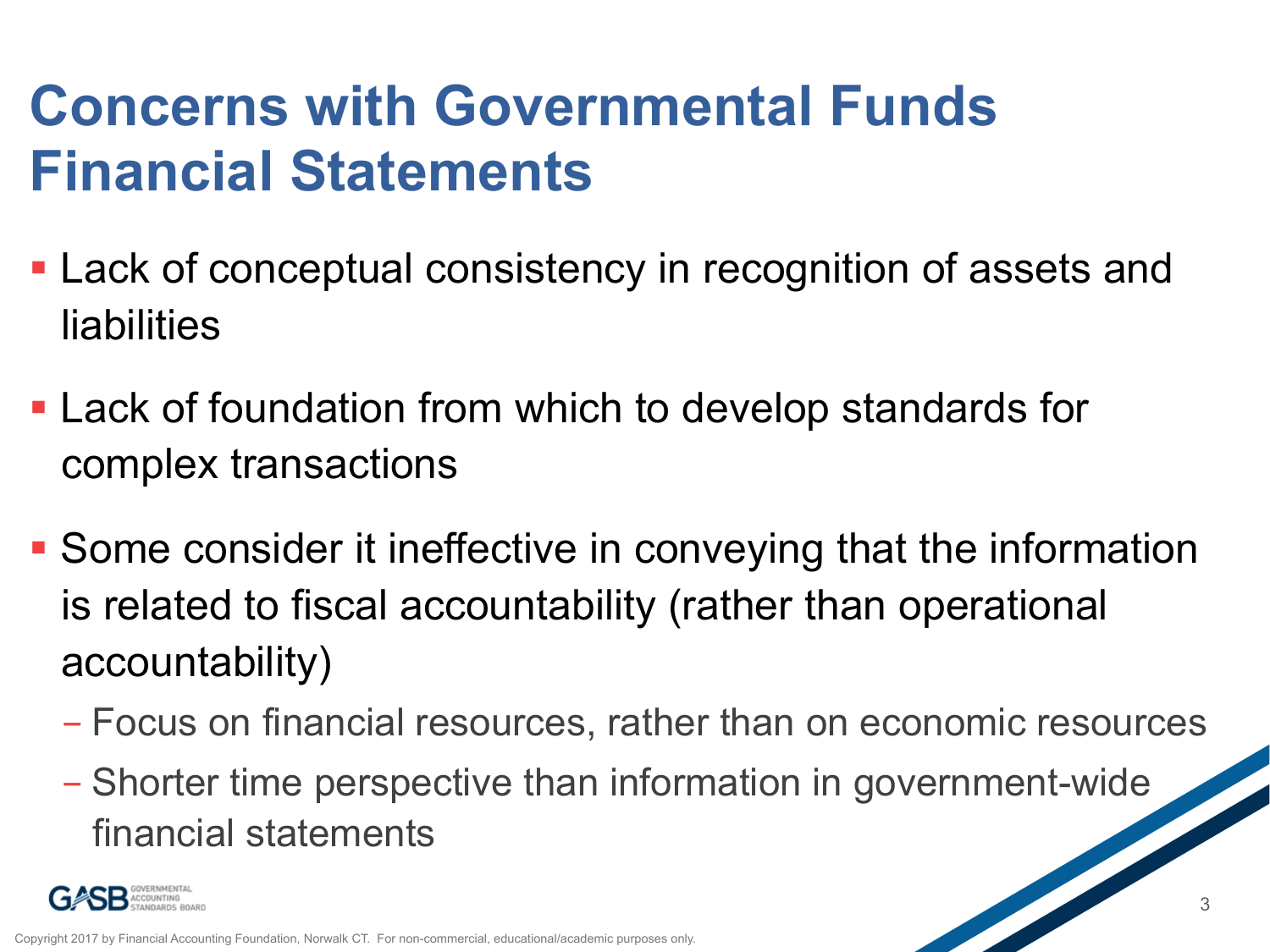# **Project Timeline – Where We've Been**

| <b>Pre-Agenda Research Started</b>          | <b>April 2013</b> |
|---------------------------------------------|-------------------|
| <b>Added to Current Technical Agenda</b>    | September 2015    |
| <b>Task Force Meeting Held</b>              | <b>June 2016</b>  |
| Invitation to Comment Issued                | December 2016     |
| <b>Public Hearings and User Forums Held</b> | April 2017        |
| <b>Task Force Meeting Held</b>              | September 2017    |

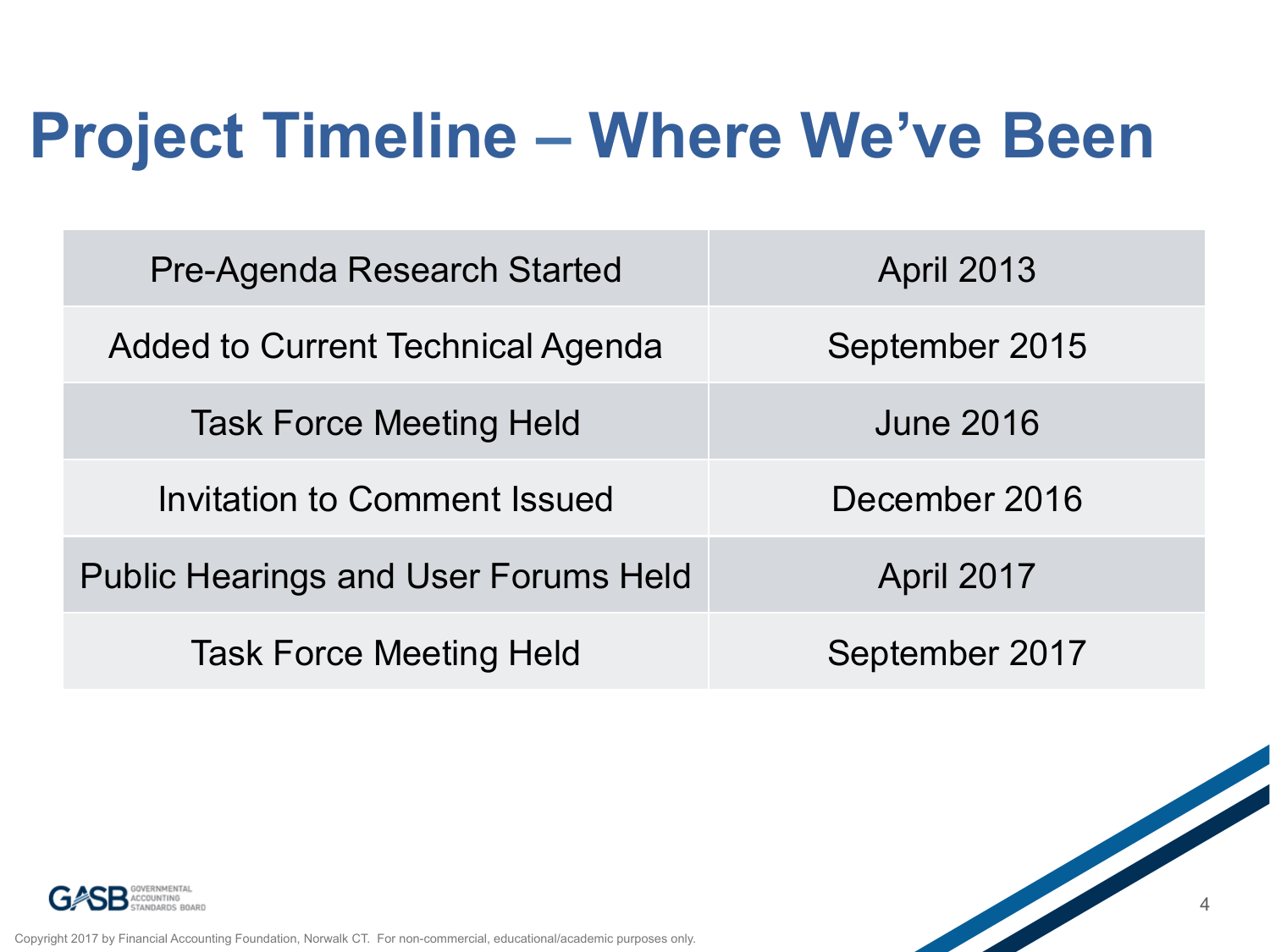### **Scope of the Invitation to Comment: Governmental Funds**

- § Recognition approaches (measurement focus-what is being measured, and basis of accounting-when do we recognize)
	- Near-term financial resources
	- Short-term financial resources
	- Long-term financial resources
- Format of the governmental funds statement of resource flows
- § Specific terminology
- Reconciliation to the government-wide financial statements
- For certain recognition approaches, a statement of cash flows

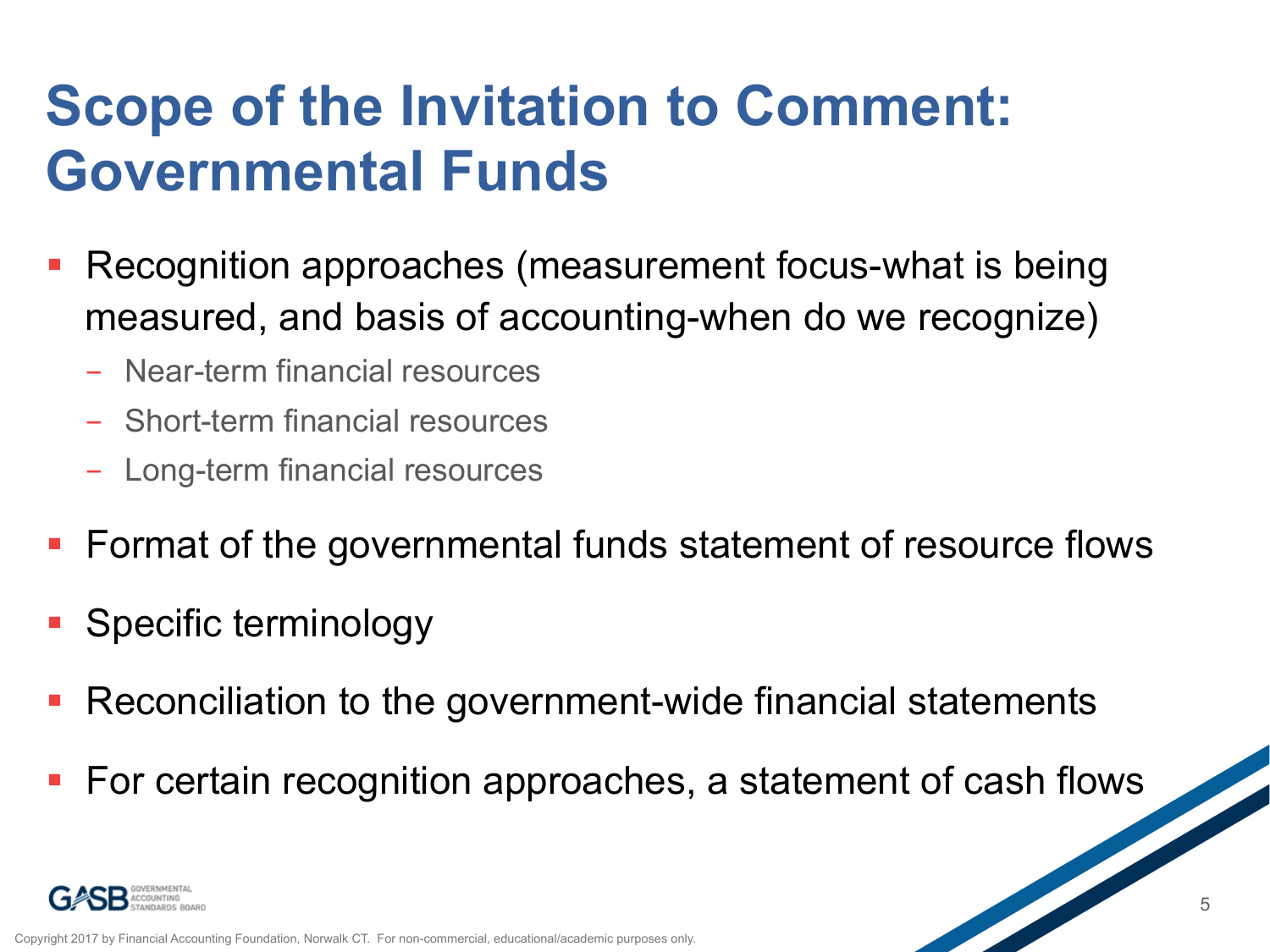### **Invitation to Comment Characteristics**

### § Relationship with budgetary reporting

- All retain current fund structure
- Near-term closest with focus on amounts available for spending
- Long-term farthest because of recognition of long-term financial assets and liabilities
- Focus on financial resources, rather than on economic resources
- § Same-page reconciliation to government-wide financial statements
- § Titles and line items totals that indicate the measurement focus
- Notification on top of statement that the presentation is a shortterm view and that the government-wide statements present the long-term view

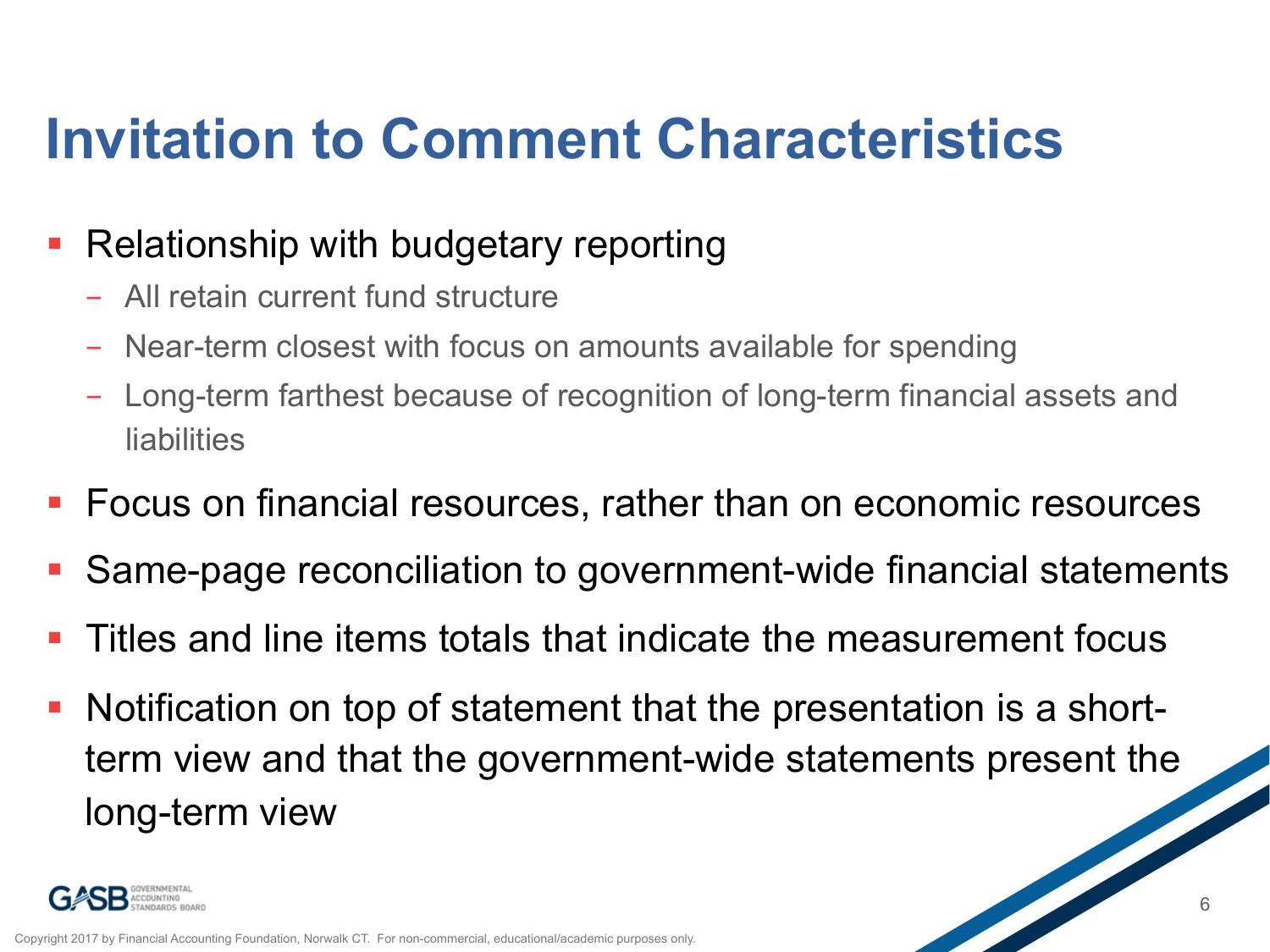### **Invitation to Comment - What Are Financial Resources?**

§ Financial resources are resources expected to be converted to cash, including cash, claims to cash, claims to good or services, consumable goods, and equity securities of another entity.

### ■ Prepaid items

- Refundable?
- Consumable in lieu of financial resources
- Not expected to produce cash in the future

### **• Inventory**

- Tangible asset, like capital assets
- Consumable in lieu of financial resources
- Generally not expected to produce cash in the future

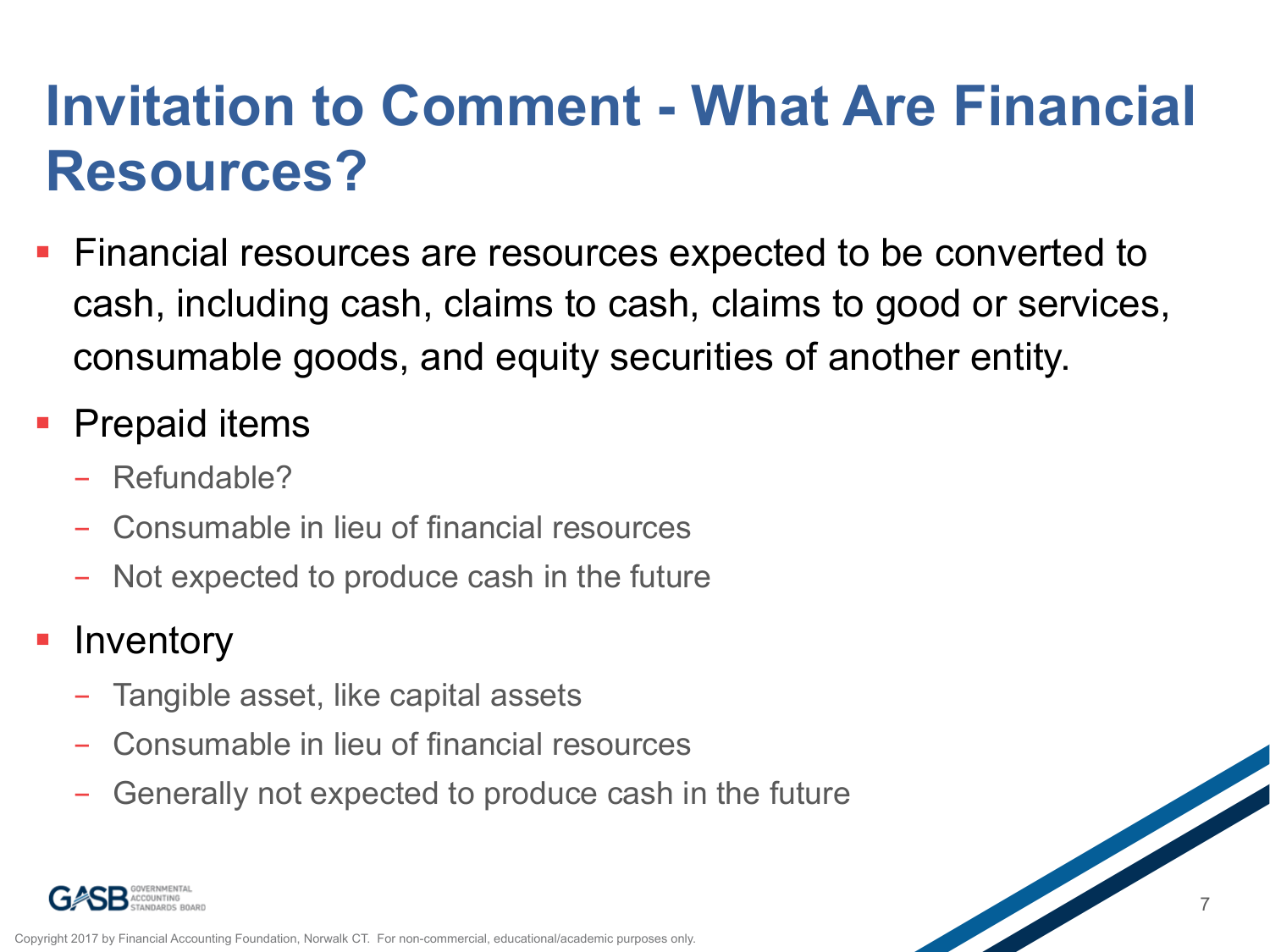- The current financial resources recognition approach with modifications will be carried forward to the Preliminary Views.
- Neither the economic resources recognition approach nor presentation outside of the basic financial statements will be pursued further.
- Financial resources to be defined as "cash, resources that are expected to be converted to cash, and resources that are consumable in lieu of cash."

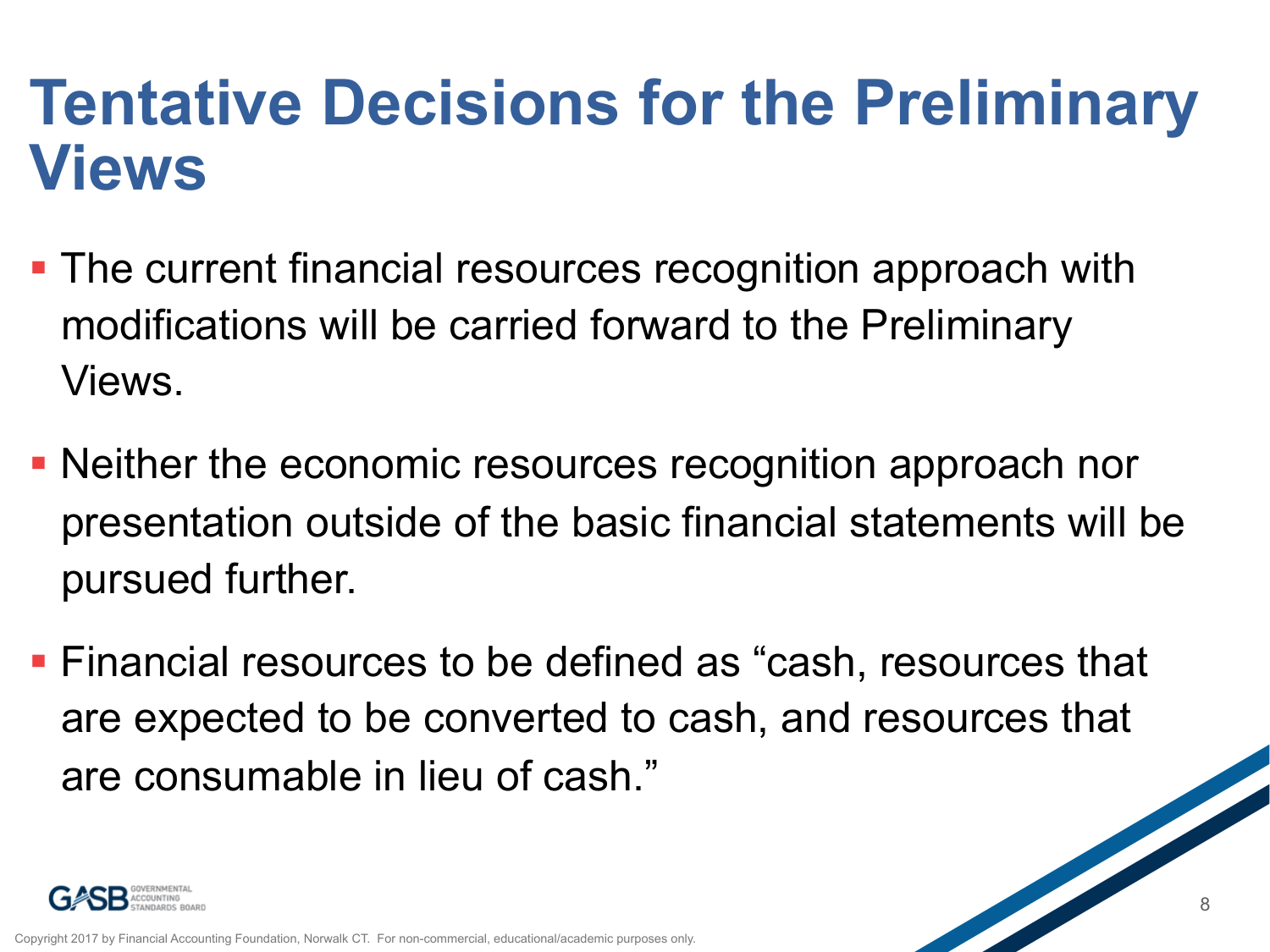The recognition approach for governmental funds be based on a combination of the near-term and short-term recognition approaches, be called the short-term financial resources measurement approach, with the following characteristics:

- one-year **from the inception of the transaction** recognition timeframe
- accrued interest will be recognized when payable and normally due within one year, which may not necessarily align with the recognition of principal payments on the related debt
- recognition of tax and revenue anticipation notes as liabilities
- exclusion of the recognition of the current portion of long-term assets and liabilities.

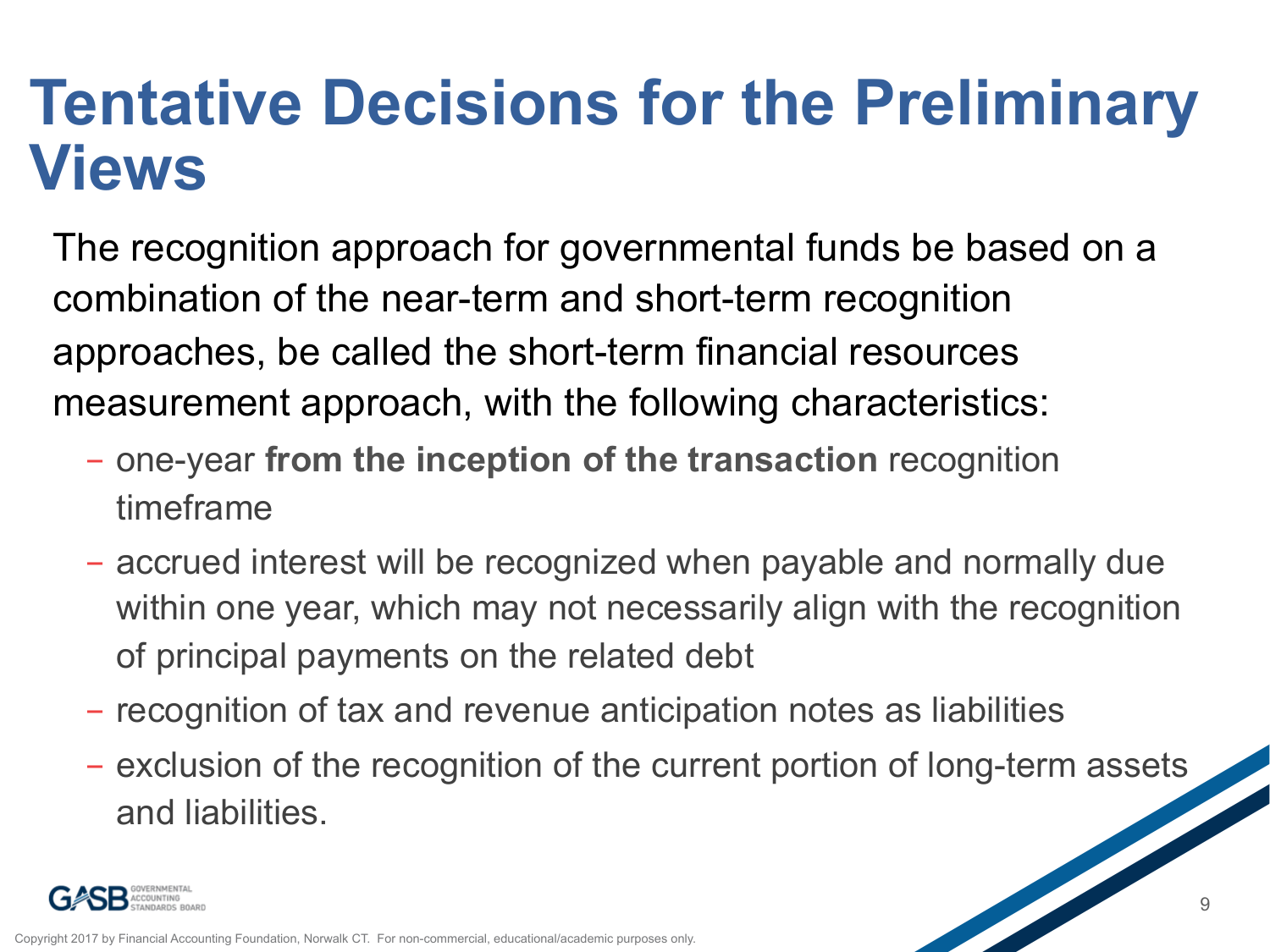### **Tentative Decisions for the Preliminary Views – Messages of the Short-Term Financial Resources Measurement Approach**

- § Reports financial balance sheet elements and flows of financial resources of governmental fund activities from a short-term perspective.
- **Provides information about spending for the period and inflows of** resources from short-term transactions as they occur.
- Provides information about long-term transactions as they mature, as well as period-end balances from short-term transactions.
- Provides financial results that may be comparable to budgetary information, which usually relates to shorter periods of time as well.

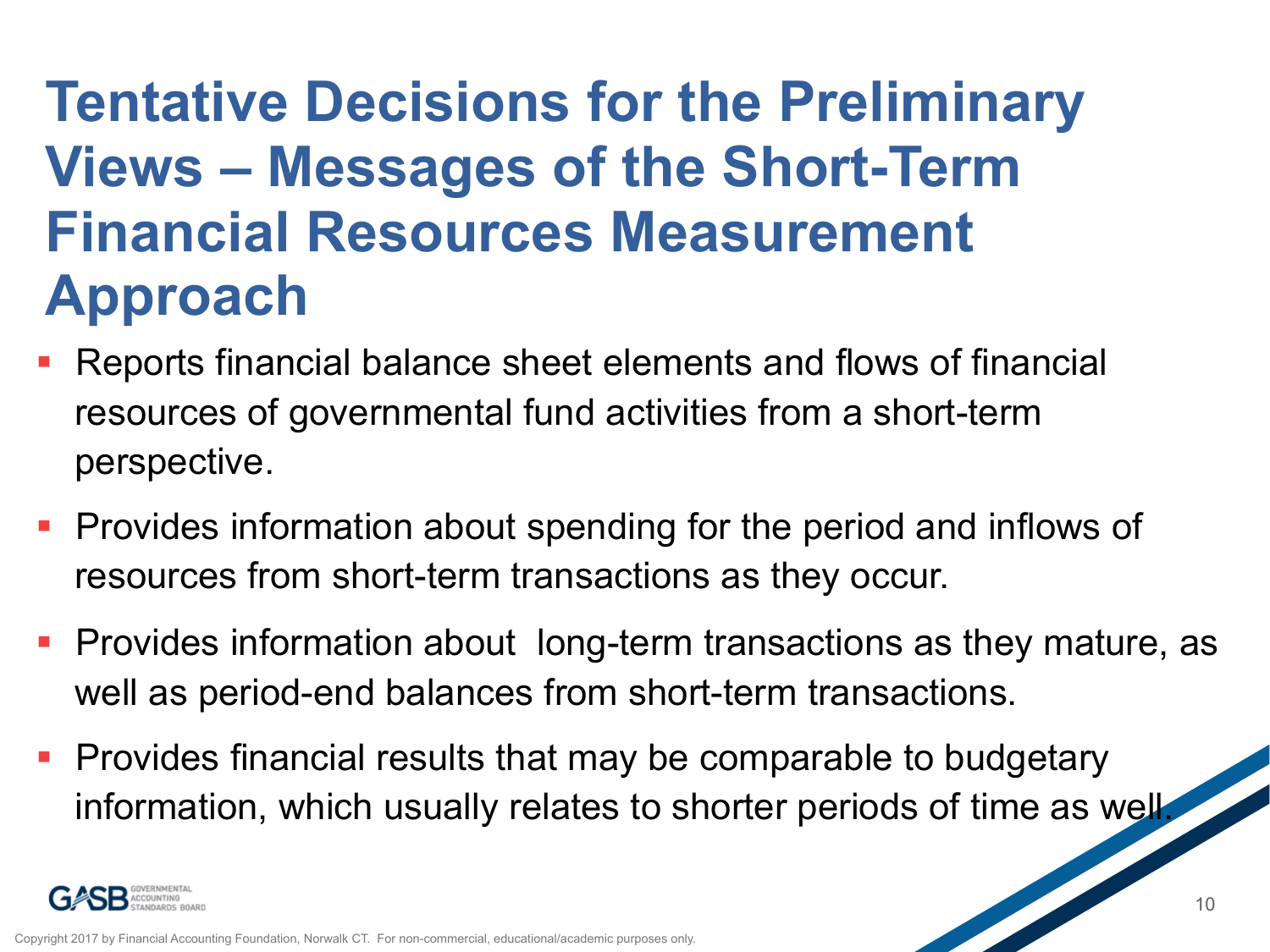### **Tentative Decisions for the Preliminary Views – What are Short-Term Transactions?**

- § **The determination of whether a transaction is short-term or long-term is key to the recognition under the approach being proposed in the Preliminary Views.**
- § Short-term transactions are those that NORMALLY are DUE to convert to or require the use of cash (or other financial assets) within *one year from the inception of the transaction*.
	- **Normally** (consistent with its use in Interpretation 6) refers to circumstances for governments in general, not the potentially unique circumstances of a single government.
	- **Due** refers to the date at which payment is scheduled or, if not scheduled, expected to be made.

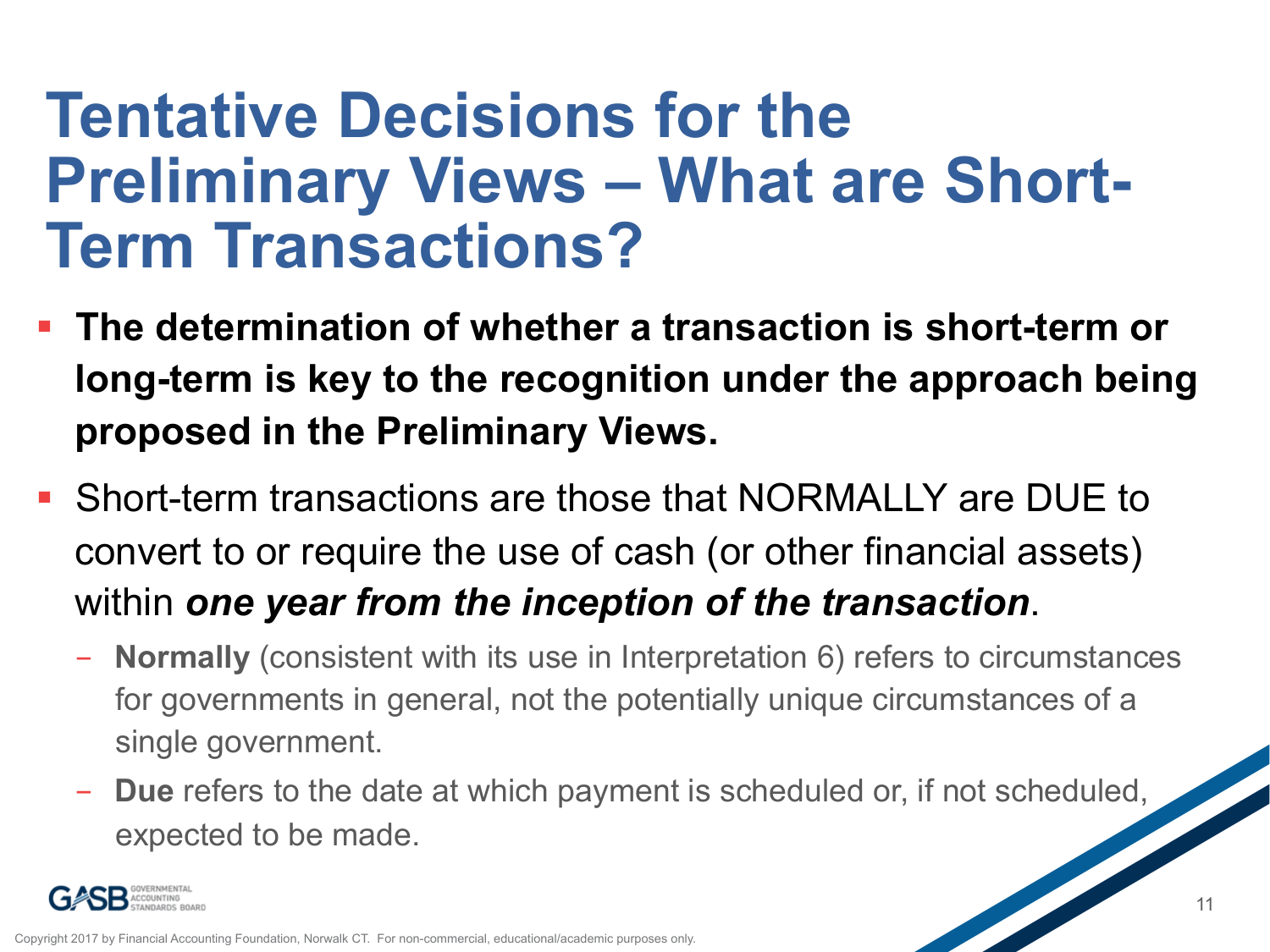### **Tentative Decisions for the Preliminary Views – What are Long-Term Transactions?**

- § Long-term transactions are those that NORMALLY are DUE to convert to or require the use of cash (or other financial assets) **beyond one year** from the *inception of the transaction*.
	- **Normally** (consistent with its use in Interpretation 6) refers to circumstances for governments in general, not the potentially unique circumstances of a single government.
	- **Due** refers to the date at which payment is scheduled or, if not scheduled, expected to be made.

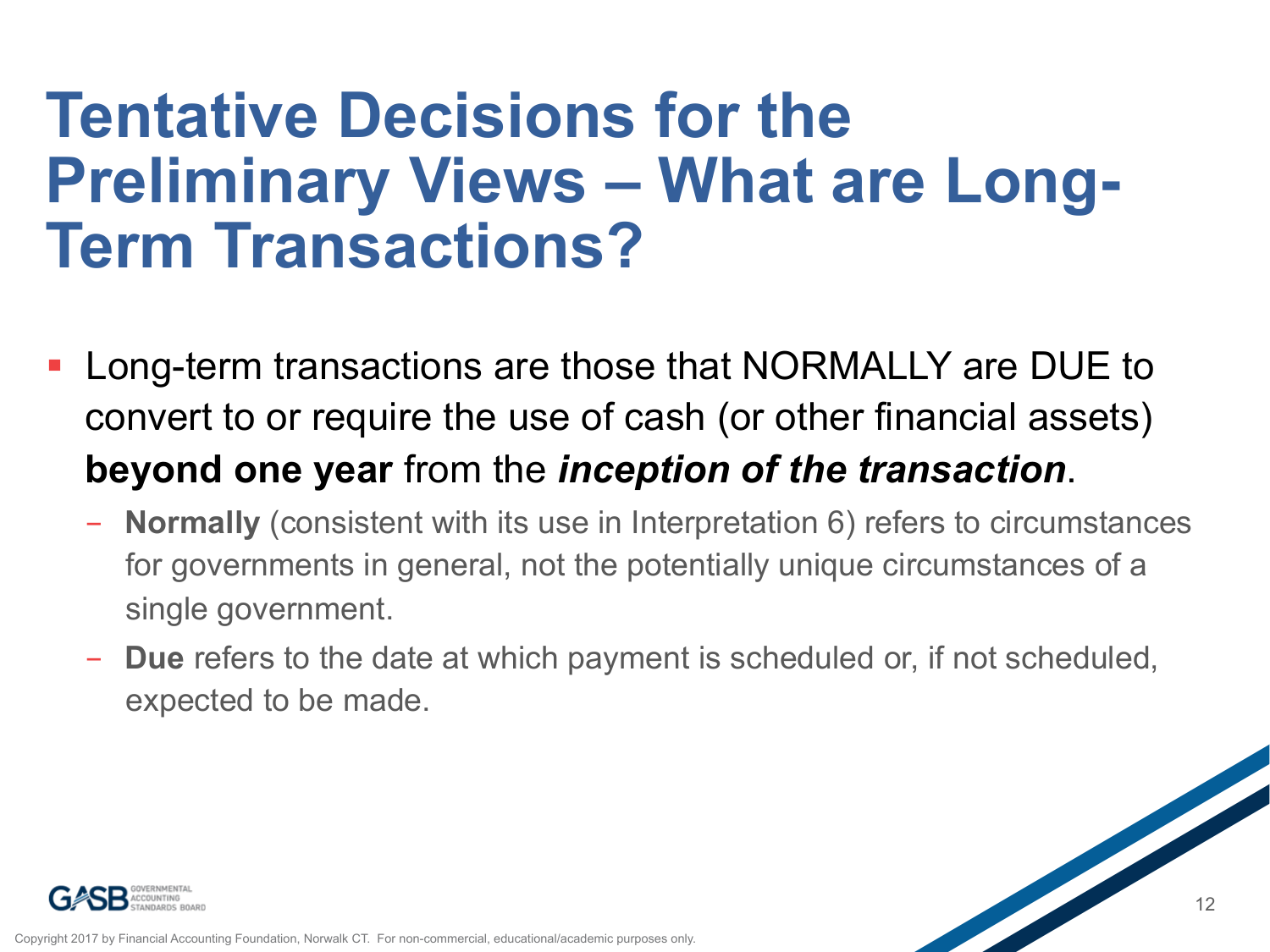### **Tentative Decisions for the Preliminary Views – Recognition in the Short-Term Approach**

- § Assets include those from *short-term transactions* that are *receivable* at period-end as well as cash and other financial assets that are available to be converted to cash or are expected to be consumed in lieu of cash within the subsequent operating cycle.
- § Liabilities include those arising from *short-term transactions* that are *payable* at period-end.
- § Assets arriving from *transactions that are normally long-term* would be recognized when payments come due.
- § Liabilities arriving from *transactions that are normally long-term*  would be recognized when payments become due.

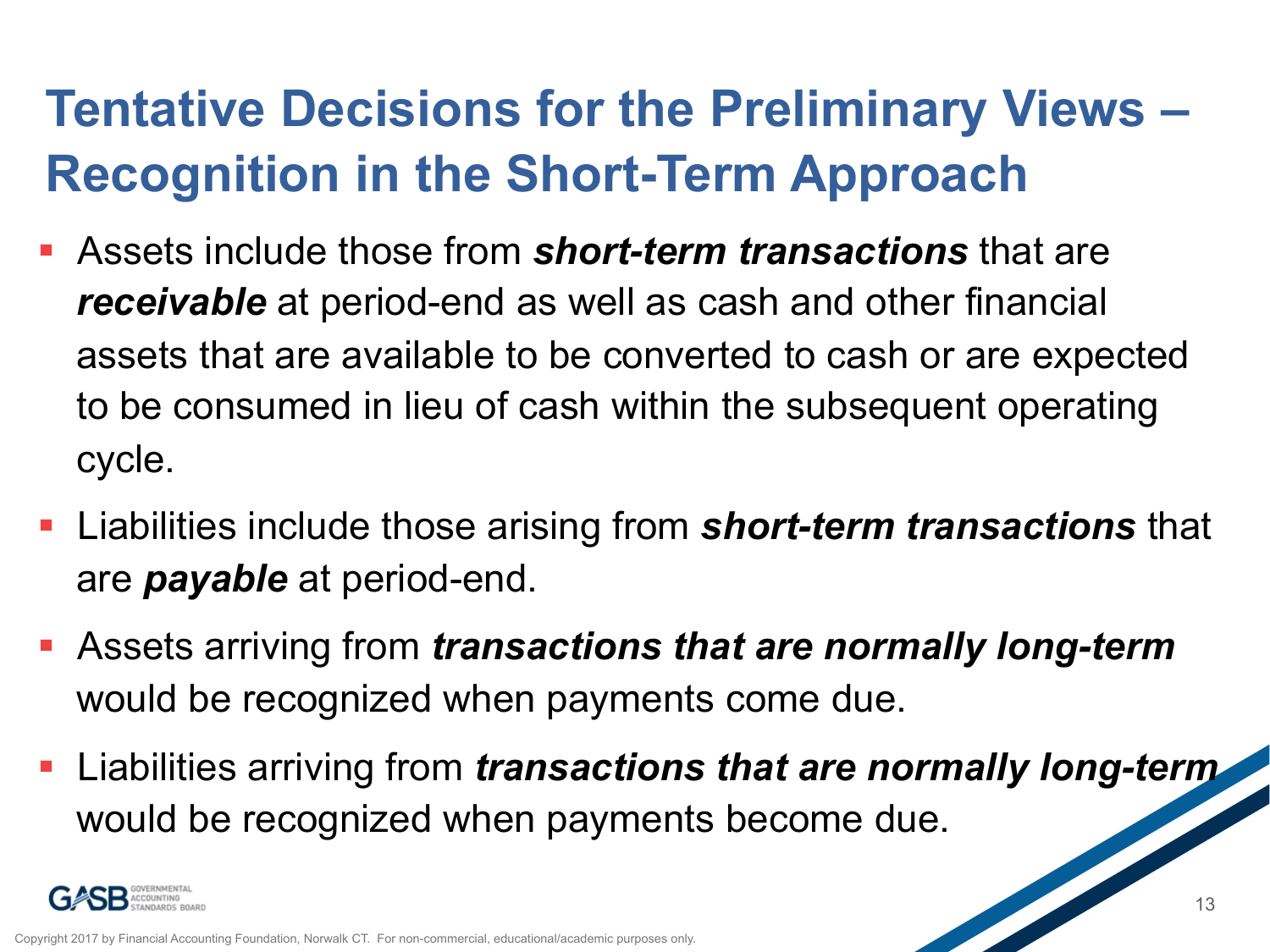### **Asset Recognition**

### ■ Examples of assets that would be recognized:

- Cash and investments
- Accounts receivable
- Property taxes receivable
- Prepaid items
- Inventory
- Long-term receivables with delayed payment terms that have matured

#### ■ Examples of assets that would *not* be recognized:

- Long-term receivables that have not matured
- Capital assets, including intangible assets

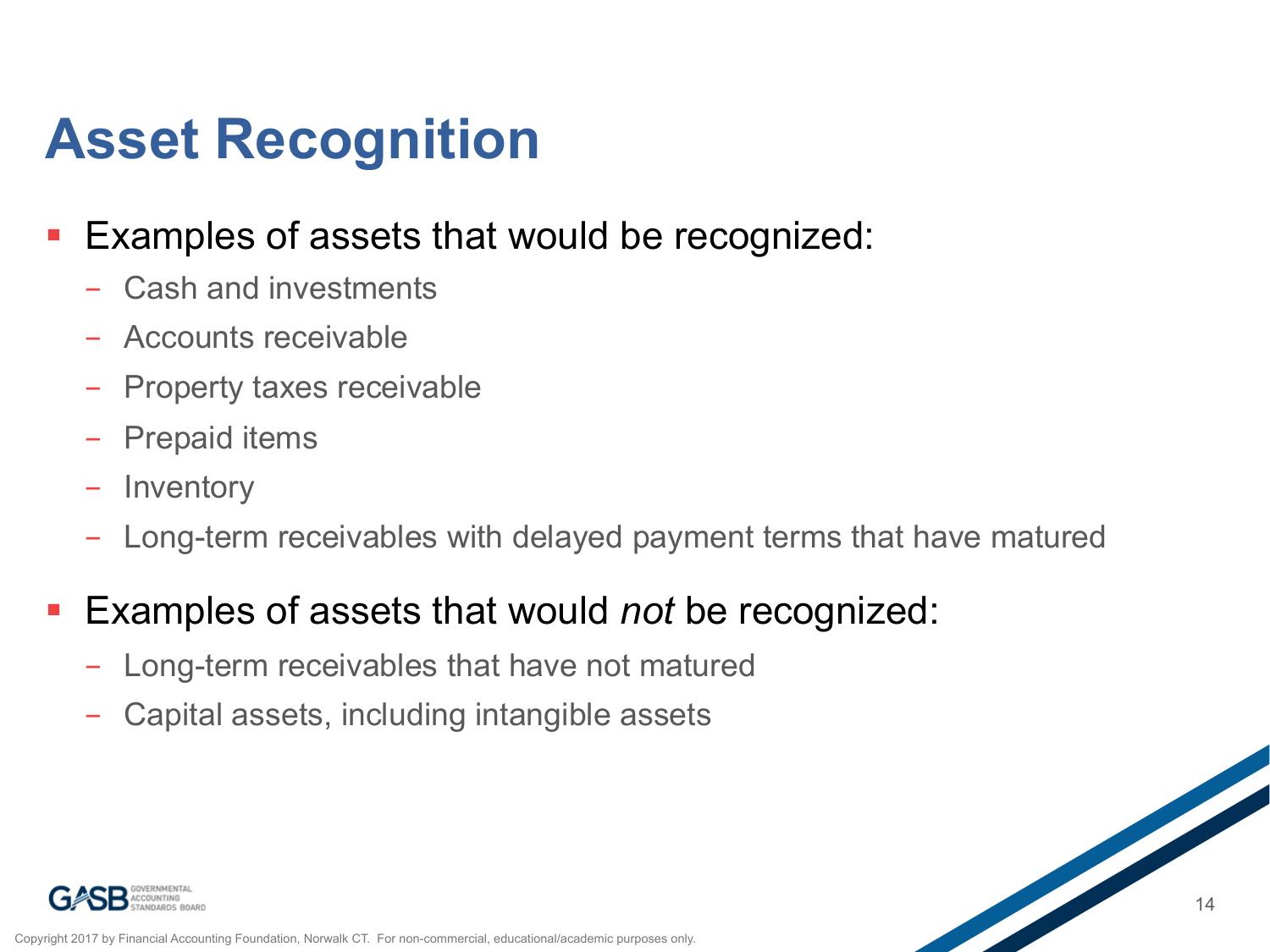## **Notes Receivable – Current Practice**

BOY receivable balance was \$4,387,776. \$645,000 matured and was collected during the year. EOY receivable balance was \$3,742,776.

Current practice for reporting notes receivable is inconsistent. Recognize an asset and report nonspendable fund balance for amounts not available to pay liabilities of the current period.

#### **Reported Amounts**

Notes receivable of \$3,742,776, and nonspendable fund balance of \$3,742,776. Revenue of \$645,000.

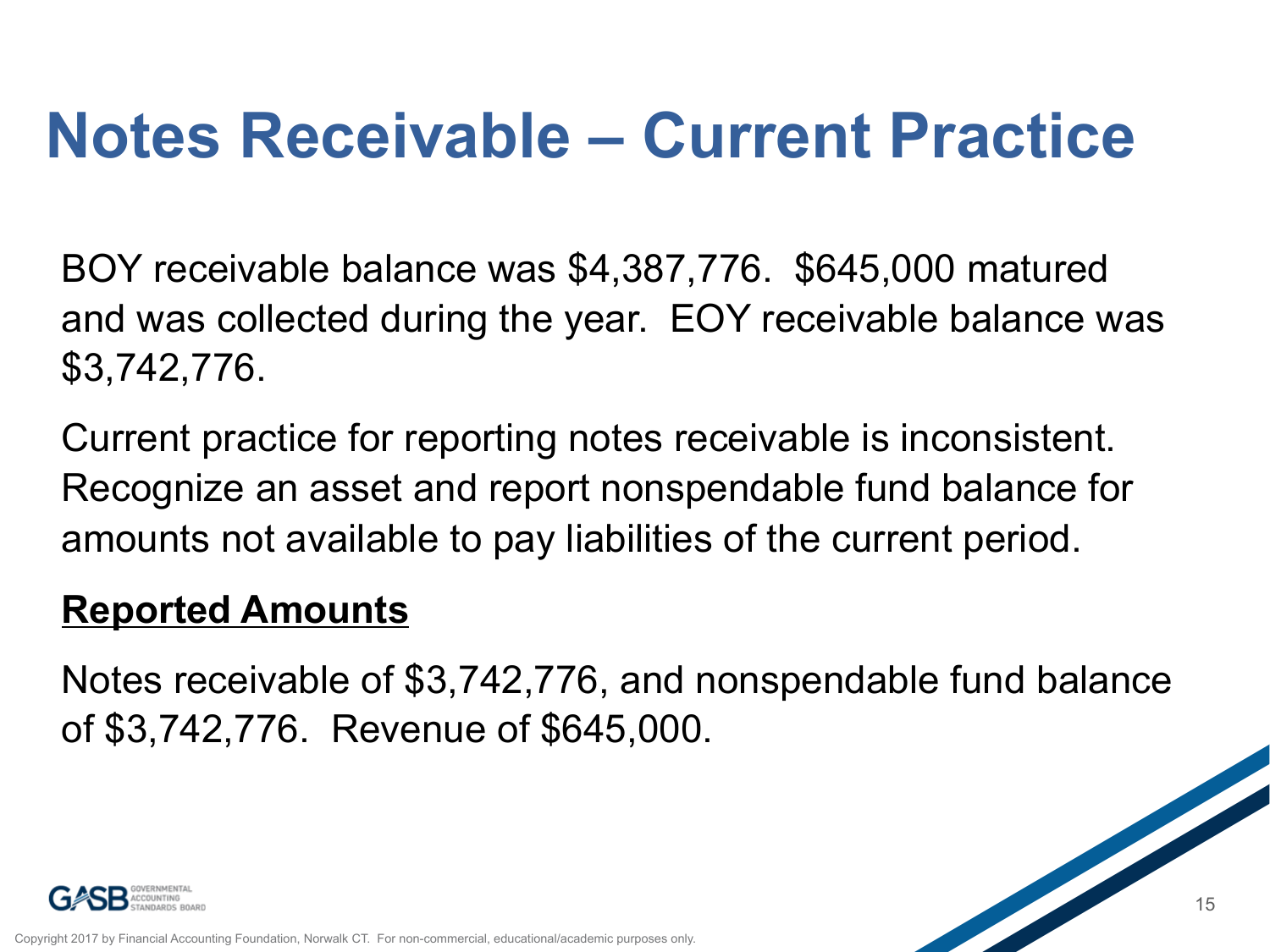## **Notes Receivable – Short-Term Approach**

Recognize revenue for amounts collected during the year. This presentation should not be used to establish a precedent for reporting notes receivable. This transaction would be considered a long-term transaction because the note payments are scheduled to be collected beyond one-year from the inception of the transaction. Recognize an asset when the payments are due. Recognize an inflow of resources for payments that mature during the period.

### **Reported Amounts**

No receivable is included. Inflows of resources of \$645,000 are included.

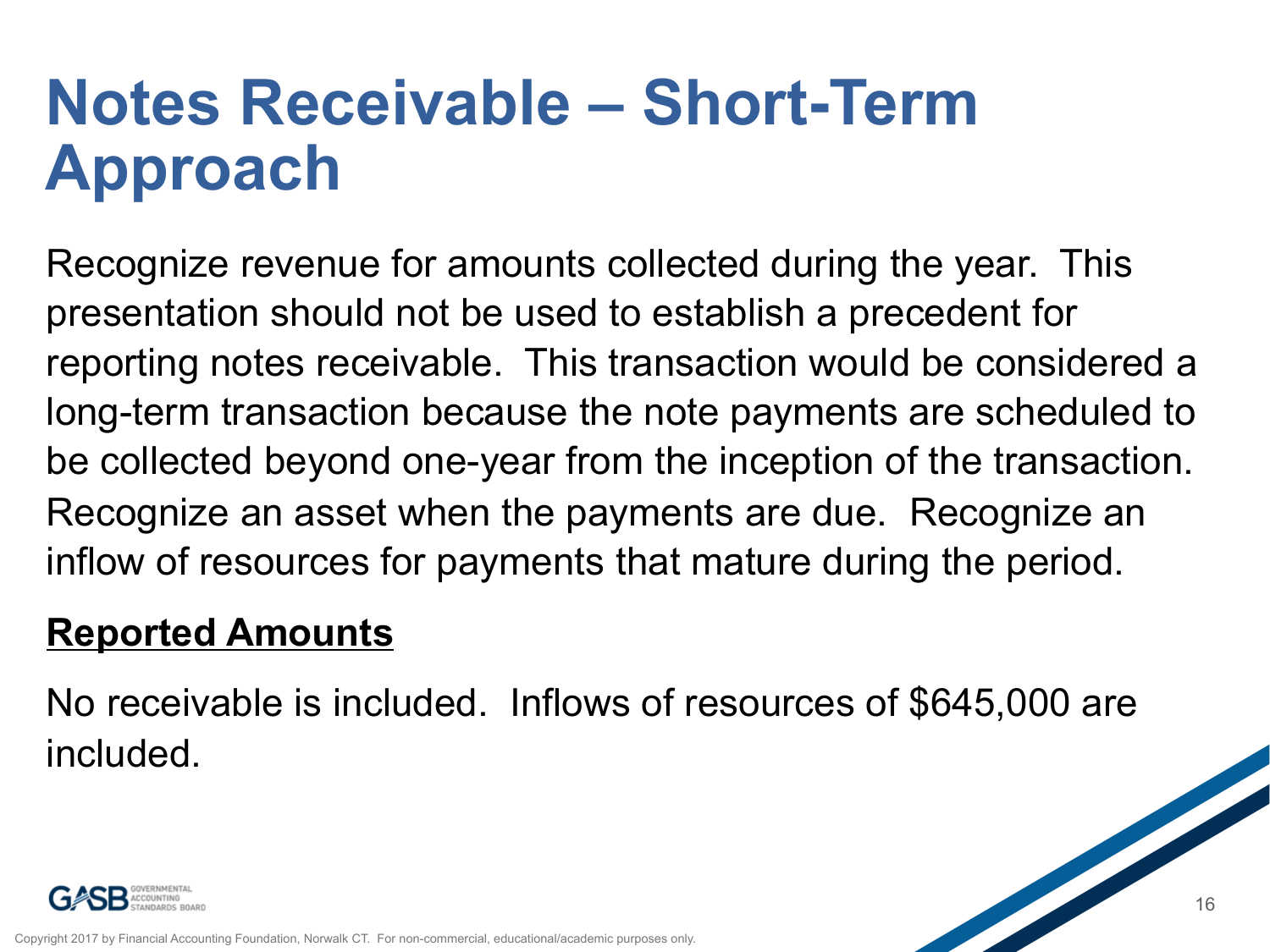## **Liability Recognition**

### Examples of liabilities that would be recognized:

- Accounts payable and accrued payroll
- Accrued interest payable
- Any unpaid balances due on long-term debt that matured during the period
- Tax anticipation notes or revenue anticipation notes

### § Examples of liabilities that would *not* be recognized:

- Compensated absences liabilities
- Long-term debt
- Net pension and other postemployment benefit liabilities
- Asset retirement obligations

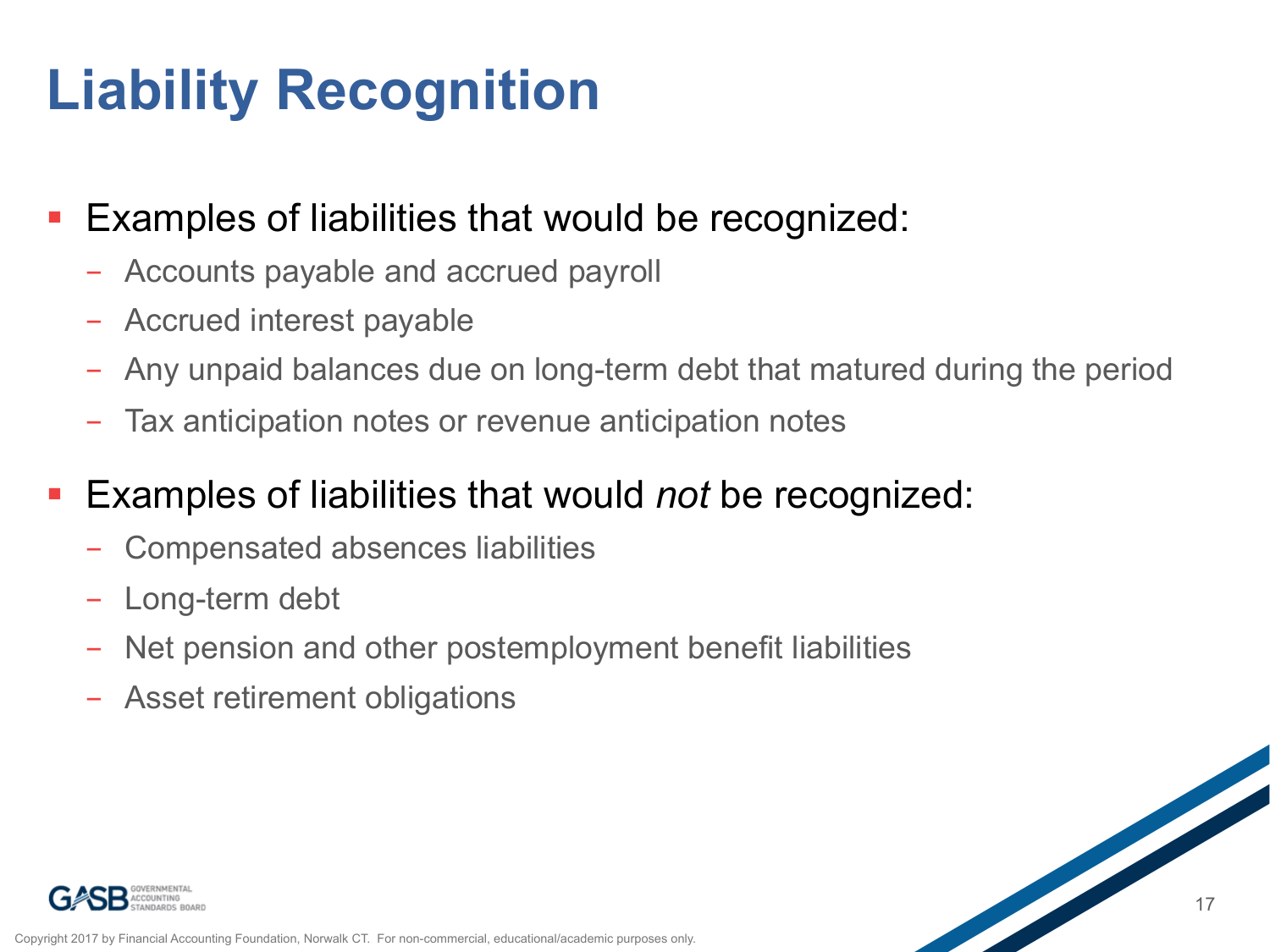### **Compensated Absences – Current Practice**

Recognize a liability and an outflow of resources to the extent normally expected to be liquidated with expendable available financial resources.

### **Reported Amounts**

No amounts are included.

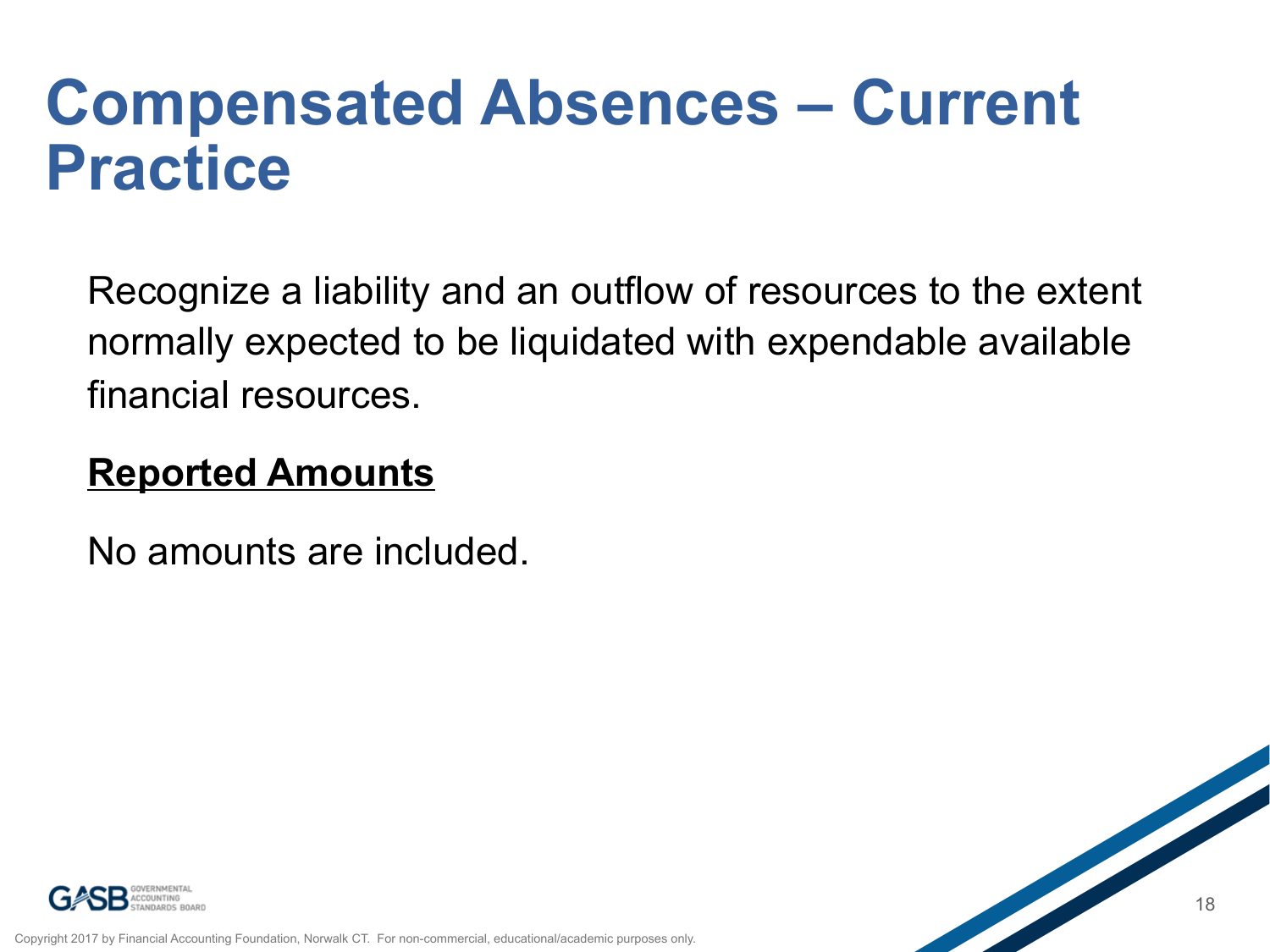## **Compensated Absences – Short-Term Approach**

This transaction would be considered a long-term transaction because the liability is normally liquidated beyond one-year from the inception of the transaction. Recognize a liability and an outflow of resources when the amount becomes due, typically when an employee separates from service. For purposes of this illustration, it has been assumed that compensated absences transactions are long-term in nature. It is expected that a future standards setting project would be needed to apply the recognition concept to these transactions.

### **Reported Amounts**

No amounts are included.

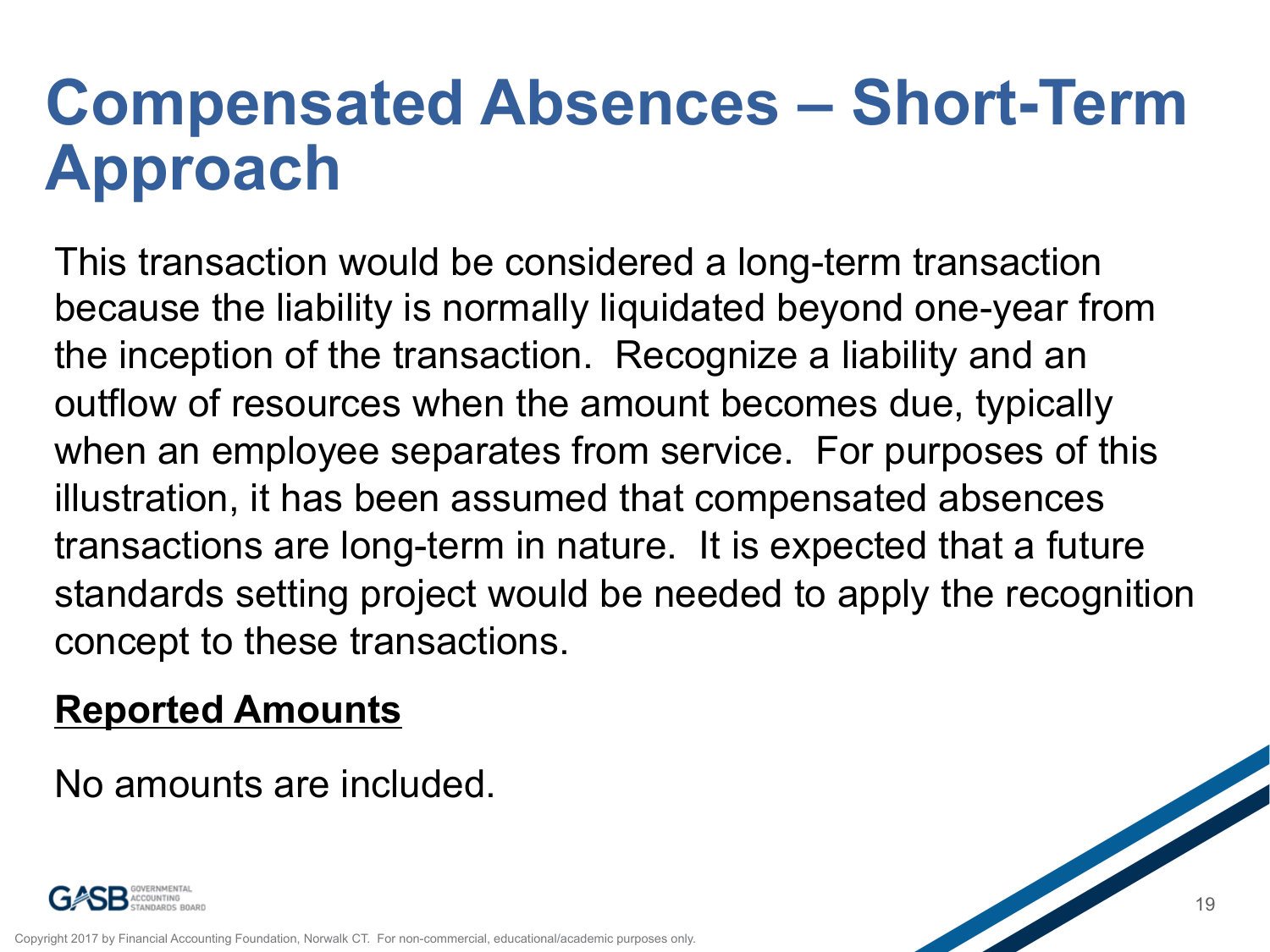### **Inflow Examples**

- Examples of transactions that would be recognized as inflows of resources that were collected during the period or are due in the subsequent operating cycle:
	- Property taxes levied for the period
	- Sales, income, and other taxes relating to the reporting period
	- Repayments from lending activities that matured during the period
	- Proceeds from borrowings of the current period
	- Proceeds from sales of capital assets
- Example of transactions that would *not* be recognized as inflows of resources:
	- Payments from lending activities due in subsequent periods
	- Proceeds from tax anticipation or revenue anticipation borrowings

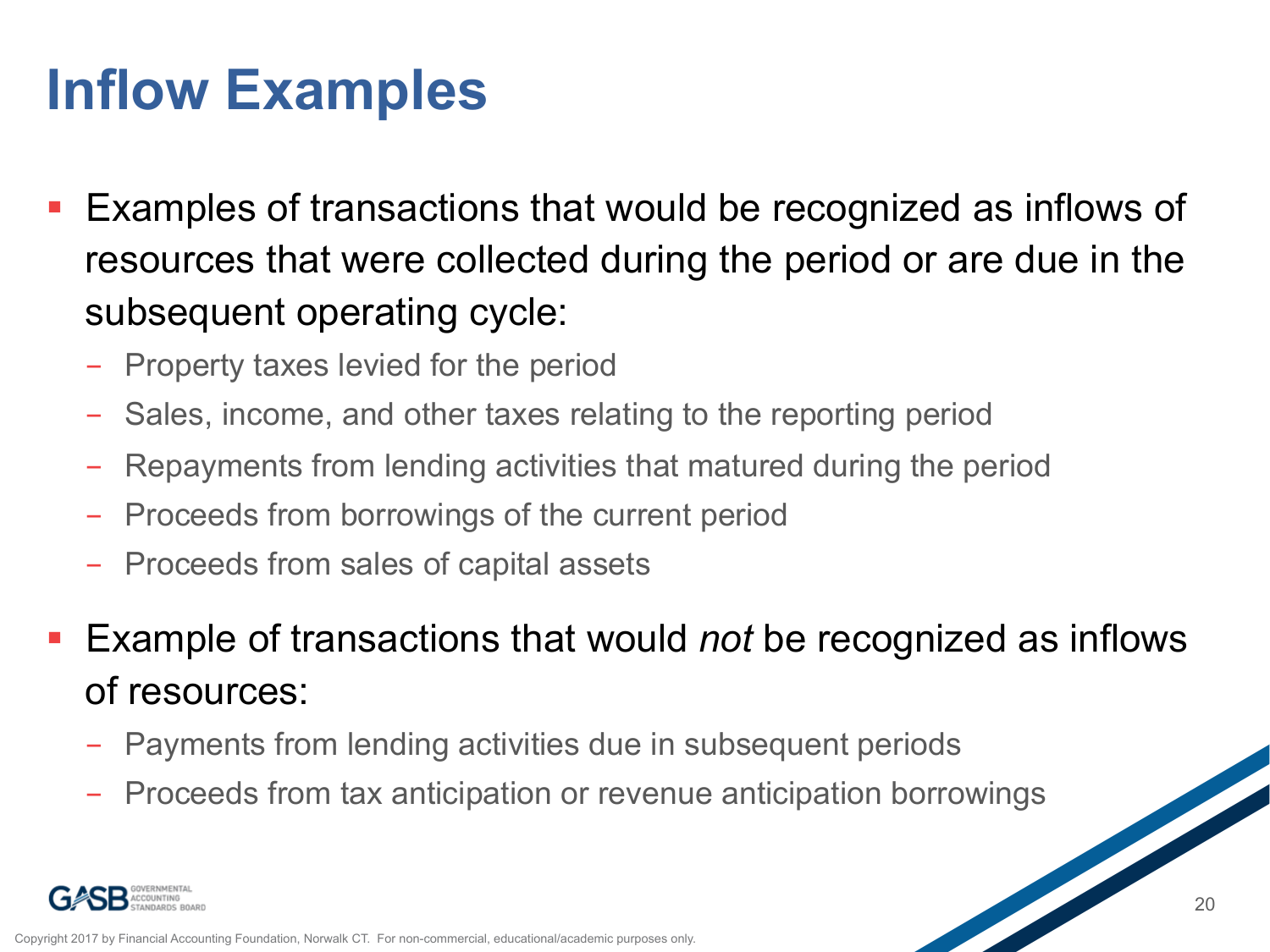### **Outflows**

- Examples of transactions that would be recognized as outflows of resources :
	- Salaries and wages earned during the period
	- Use of goods (including inventories) and services
	- Long-term lending activities
	- Interest accrued during the period on borrowings
	- Principal payments on long-term borrowings that mature in the period
	- Payments related to other long-term transactions, such as postemployment benefits and compensated absences, that mature in the period
	- Capital outlays
- Examples of transactions that would *not* be recognized as outflows:
	- Prepayments for goods and services to be received in future periods
	- Principal payments on tax anticipation notes or revenue anticipation notes
	- Purchases of inventories
	- **Depreciation**

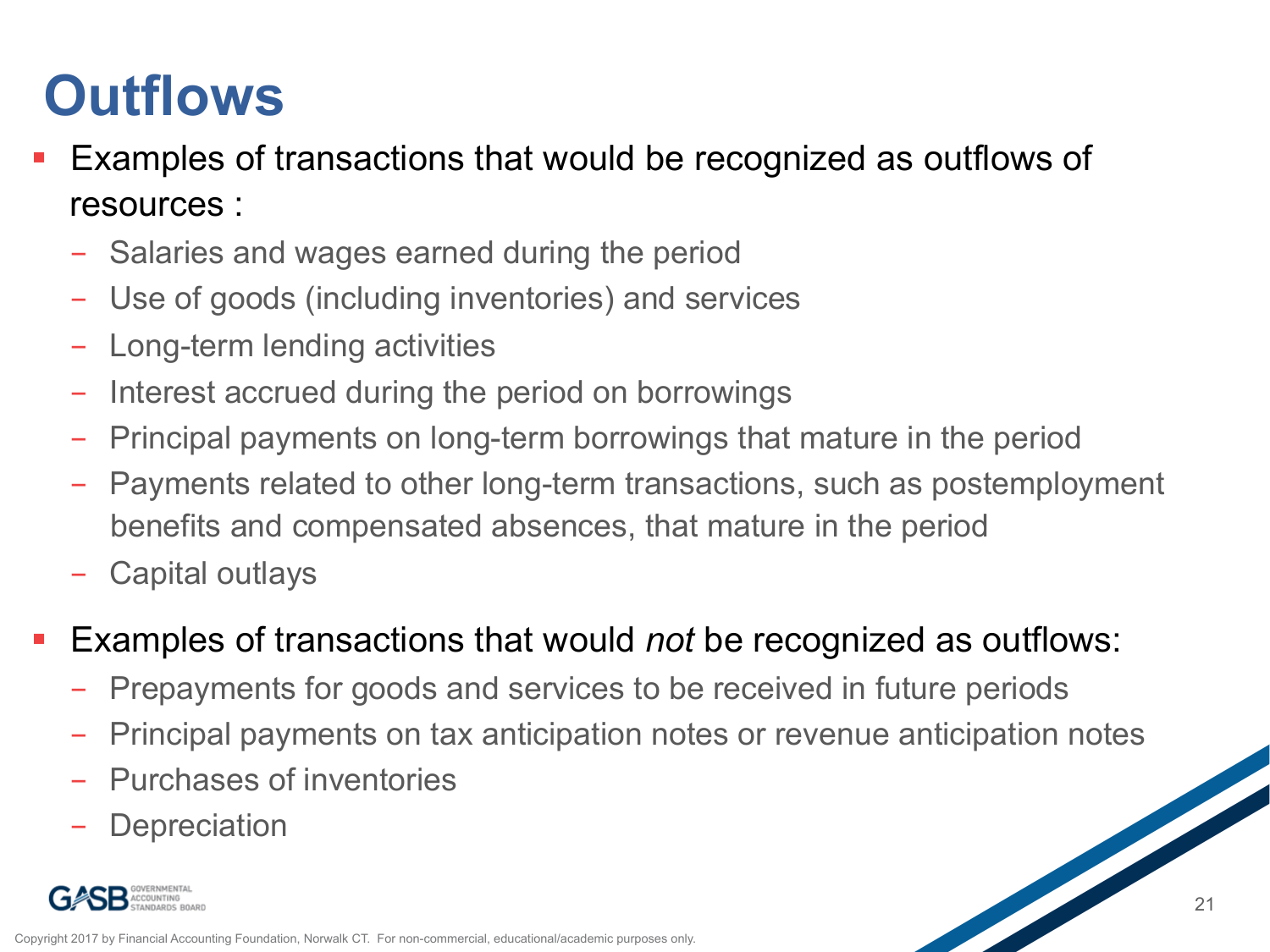### **Deferred Outflows and Inflows**

- § Deferred outflows of resources and deferred inflows of resources would be recognized for (a) outflows of resources that do not meet the definition of an asset and are inherently related to future periods and (b) inflows of resources that do not meet the definition of a liability and are inherently related to future periods, respectively.
- The net position element (fund balance) would represent the residual amount (or deficiency) of short-term assets, deferred outflows of resources, liabilities, and deferred inflows of resources at the end of the reporting period

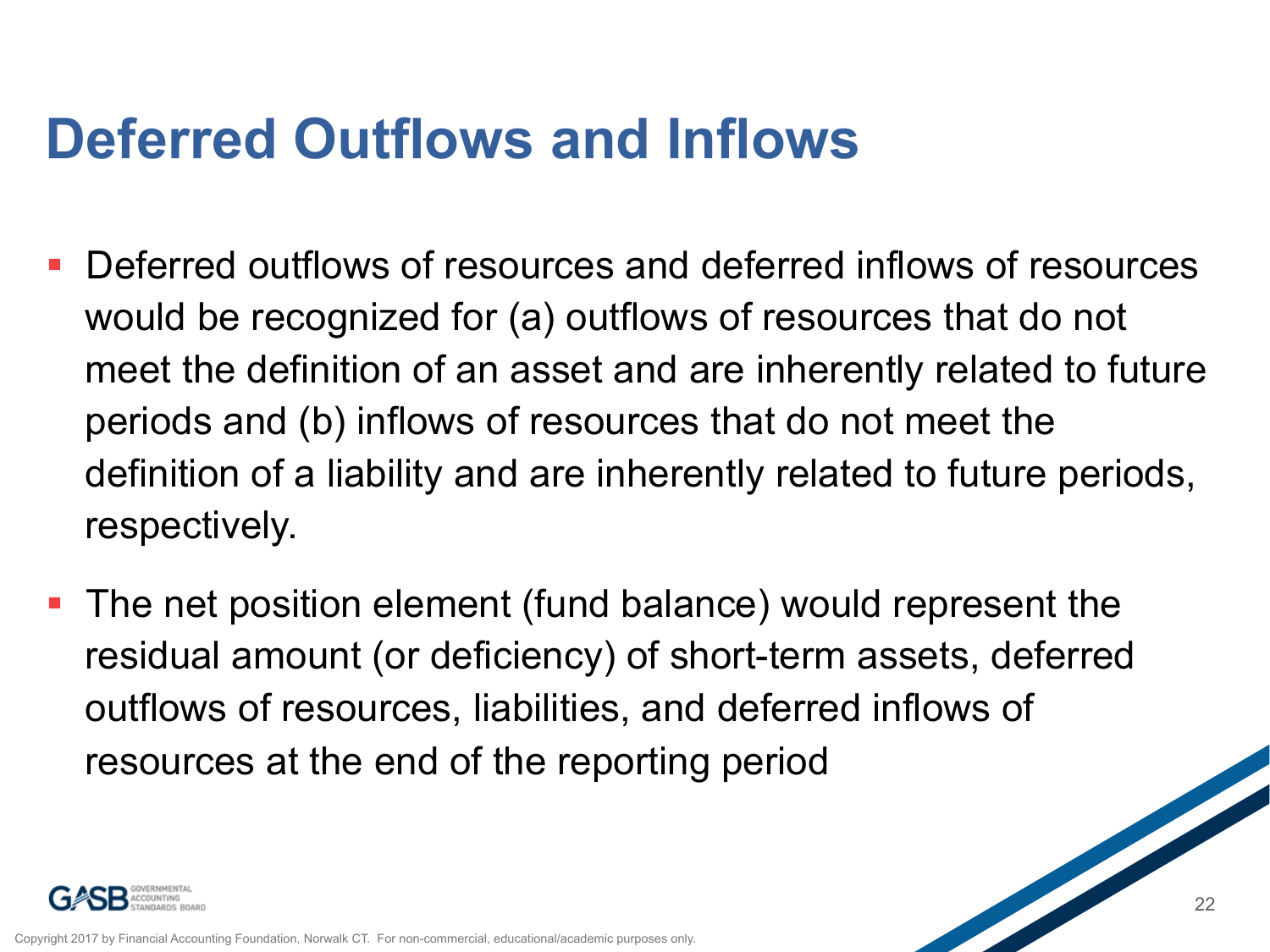## **Grants Receivable – Current Practice**

- § BOY receivable balance was \$550,992. Of that balance:
	- \$150,992 was expected to be received within 60 days
	- \$400,000 was expected to be received between 6 months and one-year
- § New grants received during the period were \$300,000.
- Collections during the year were \$600,000, consisting of:
	- all \$550,992 from the beginning of year balance
	- \$49,008 of the current year grant activity
- EOY receivable balance was \$250,992. Of that balance:
	- \$100,992 was expected to be received within 60 days
	- \$150,000 was expected to be received between 6 months and one-year.

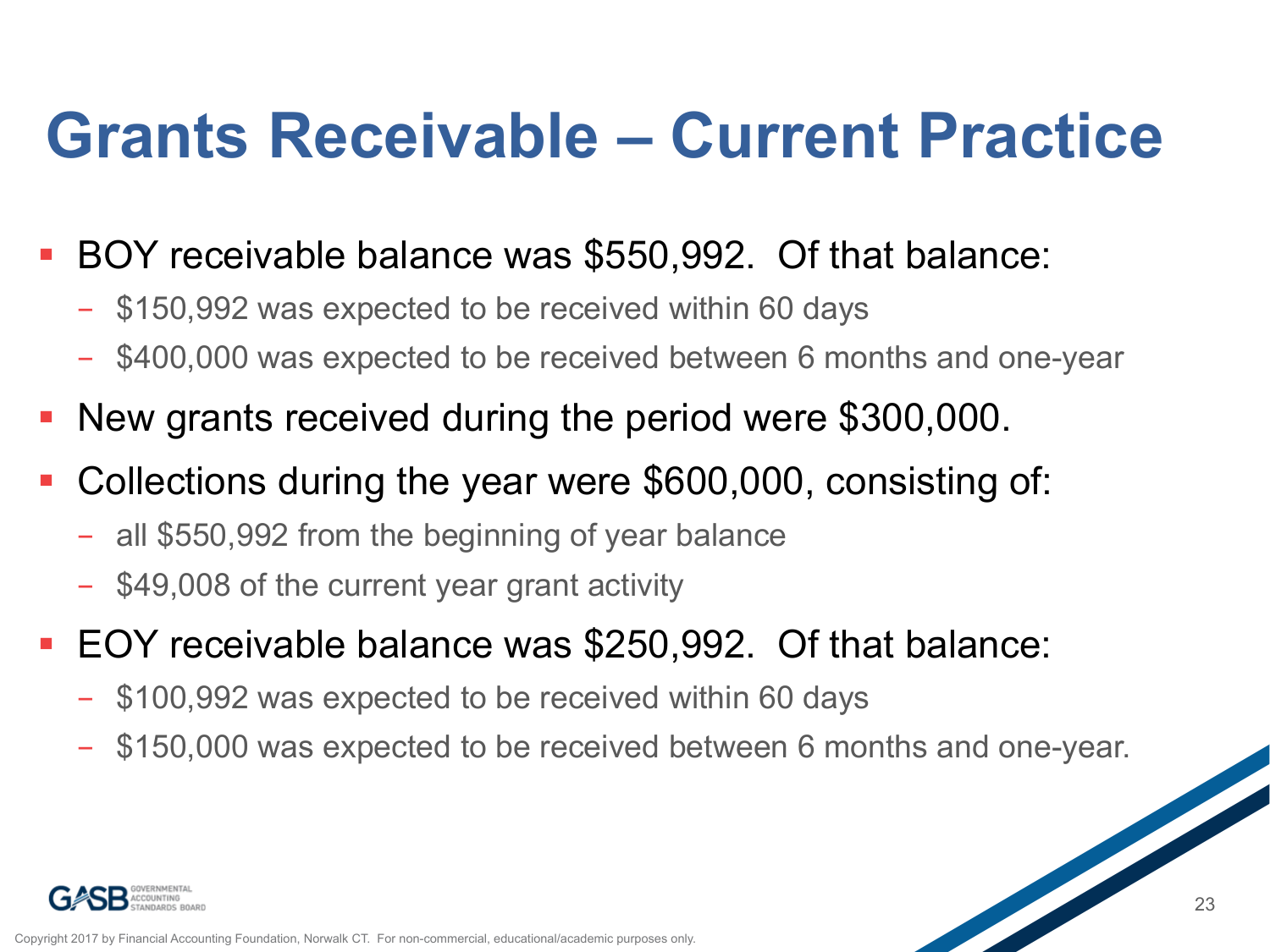## **Grants Receivable – Current Practice**

Recognize an asset for amounts receivable at year-end and recognize a deferred inflow of resources for amounts expected to be collected beyond the period of availability. Recognize revenue for amounts collected during the year and expected to be collected within the period of availability.

### **Reported Amounts**

Grants receivable of \$250,992 and deferred inflow of resources of \$150,000. Assuming a three-month period of availability, grants revenue of \$550,000 (\$400,000 + \$49,008 + 100,992).

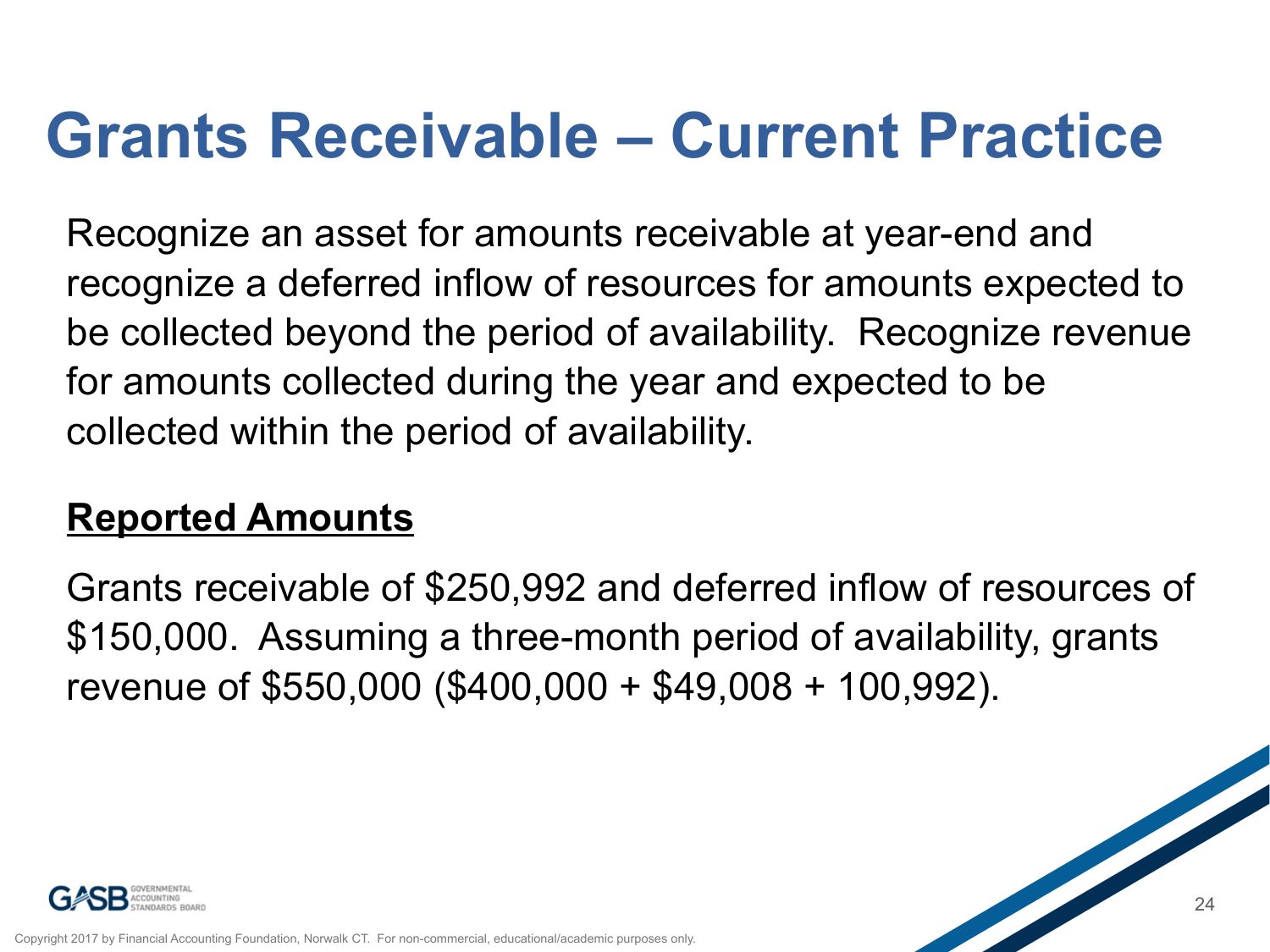## **Grants Receivable – Short-Term Approach**

This transaction would be considered a short-term transaction because grants normally are collected within one-year from the inception of the transaction. Recognize an asset for amounts receivable at year-end and recognize an inflow of resources for grants incurred during the year.

### **Reported Amounts**

Grants receivable of \$250,992 is included. Inflows of resources of \$300,000 are included.

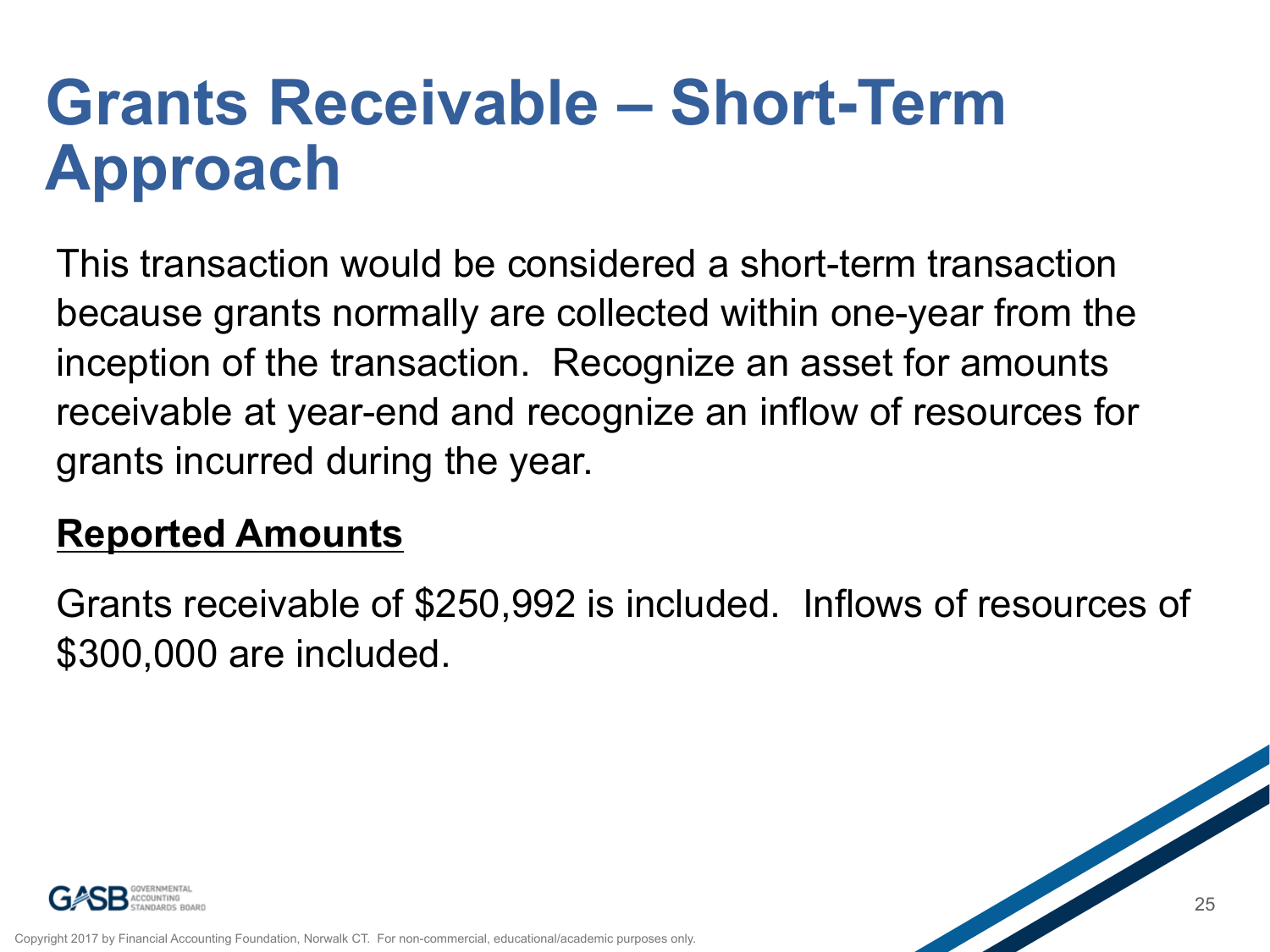### **Tentative Decisions for the Preliminary Views - Potential Benefits**

- Provides information about amounts available for spending that is consistent and comparable across governments.
- **Provides a measure of fund balance that indicates how** much is available for spending in the subsequent period.
- Provides information for evaluating a government's budget.
- § Conceptually consistent recognition of assets and liabilities.

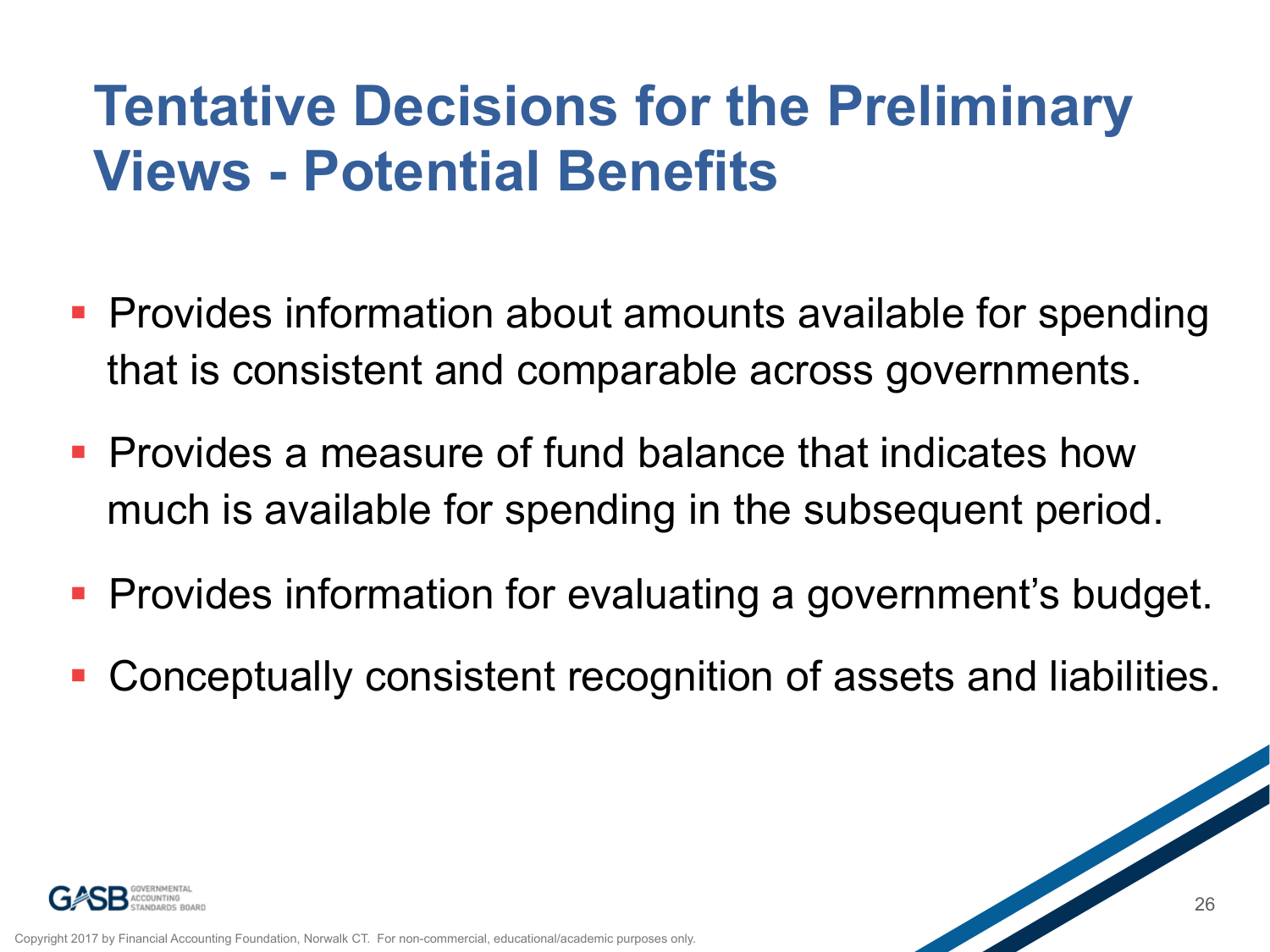- Separate presentation of operating and nonoperating revenues and expenses—in proprietary fund and businesstype activity (BTA) financial statements
	- Operating activities are those other than nonoperating activities
	- Nonoperating activities include:
		- Subsidies received and provided
		- Revenues and expenses of financing
		- Resources from the disposal of capital assets and inventory
		- Investment income and expenses

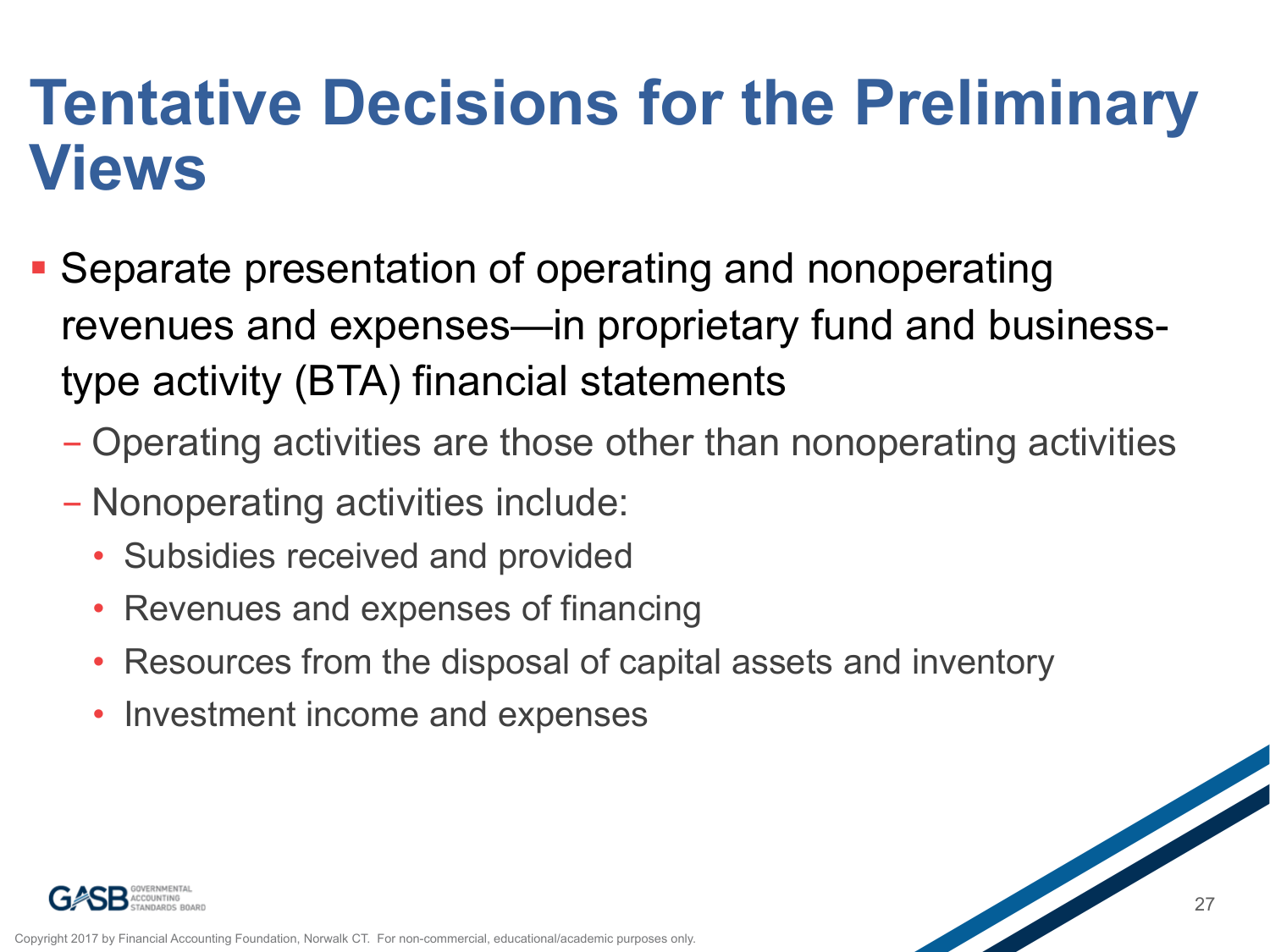- Separate presentation of operating and nonoperating revenues and expenses (continued)
	- Subsidies are resources provided by another party or fund for the purpose of keeping the rates lower than otherwise would be necessary for the level of goods and services to be provided
		- Includes resources for purchase of capital assets
	- Subtotal for *operating income (loss) and noncapital subsidies*

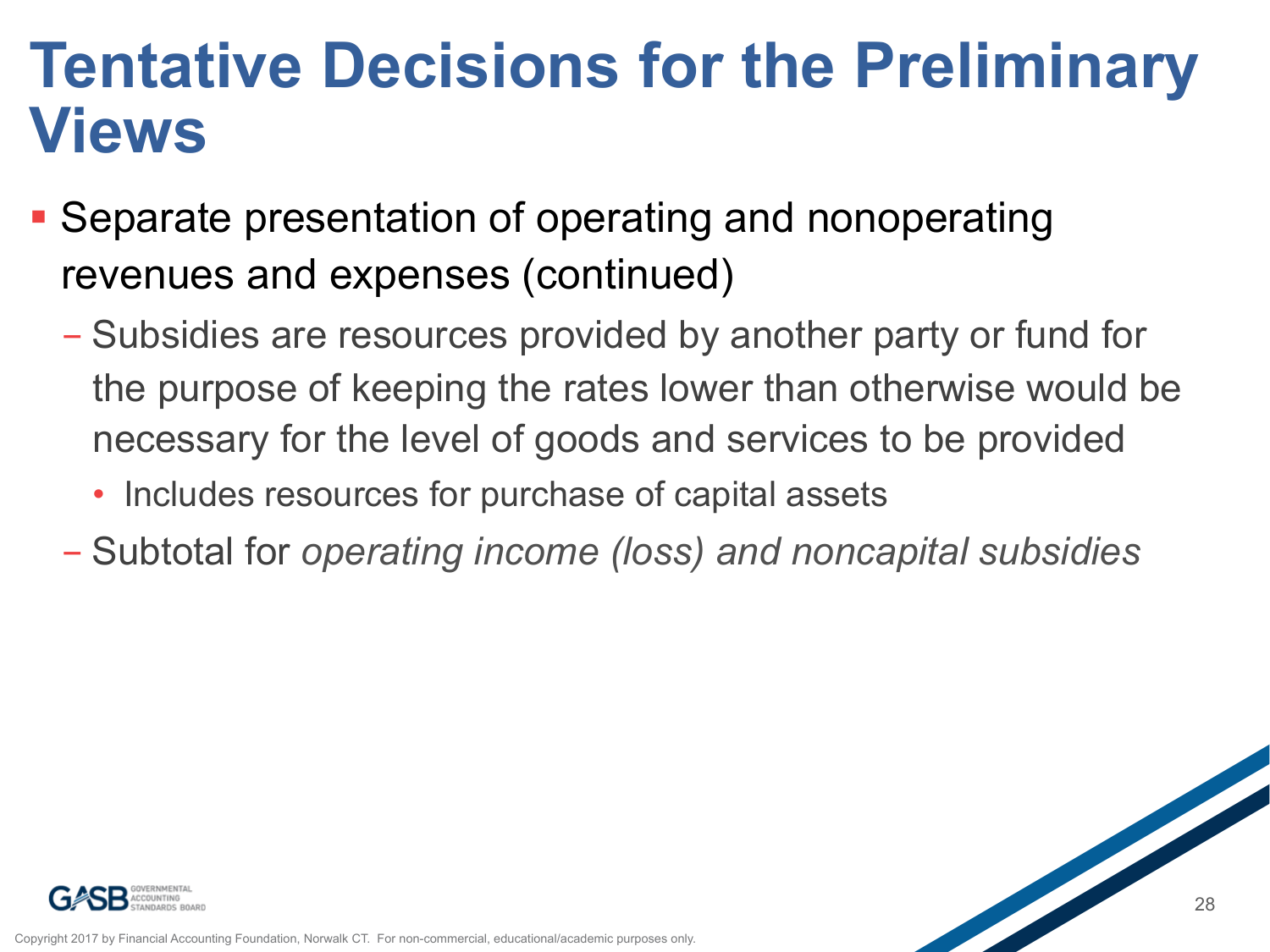- Budgetary comparisons
	- Would be presented in required supplementary information (no option for basic statements)
	- Required variances would be final-budget-to-actual and originalbudget-to-final-budget

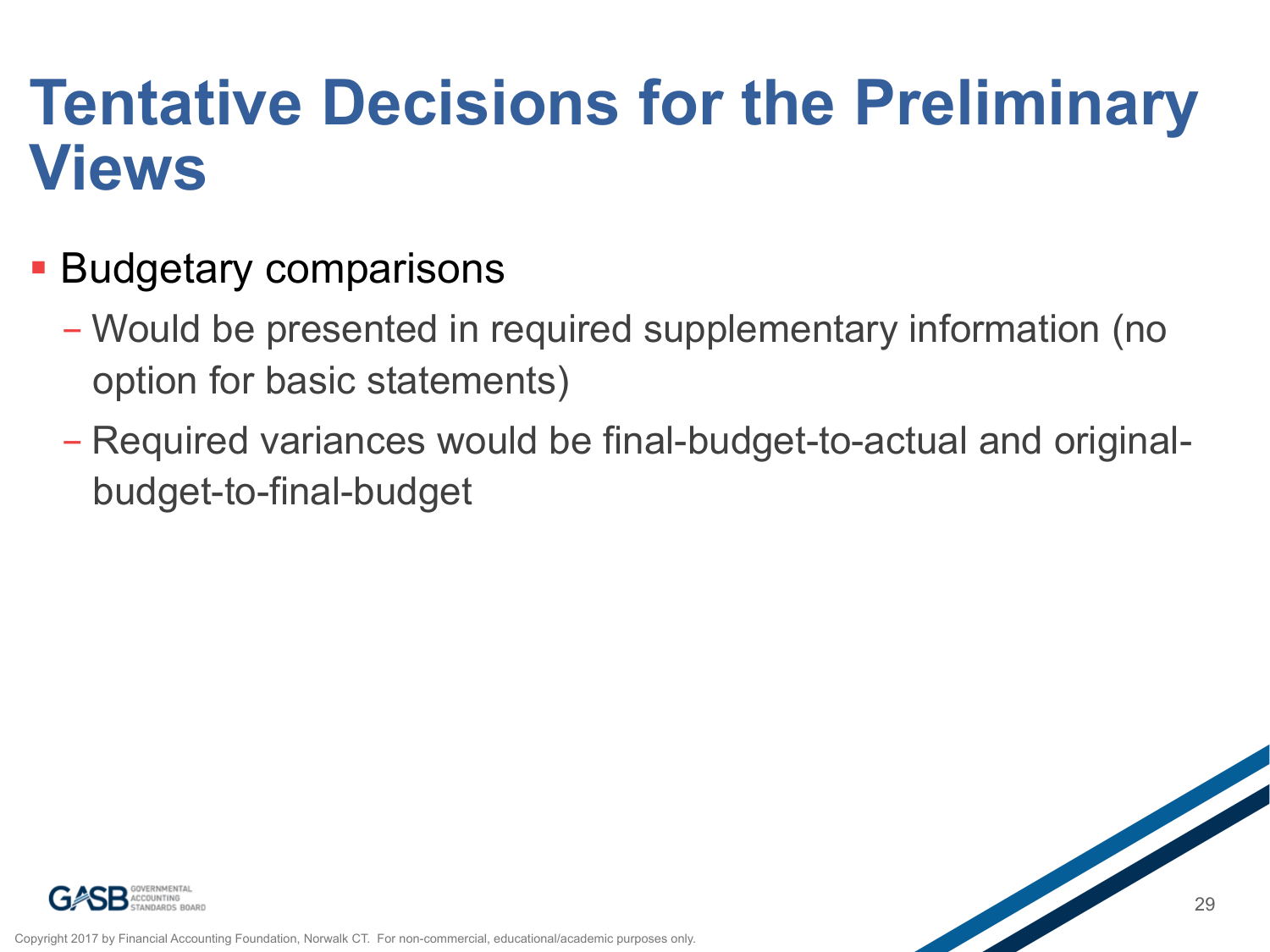- **Statement of Activities and Schedule of Natural Classifications** 
	- The existing format of the government-wide statement of activities be presented with a schedule of natural classification of expenses by function or program.
	- The information conveyed in a schedule of natural classification of expenses be presented in general purpose external financial reports as supplementary information.

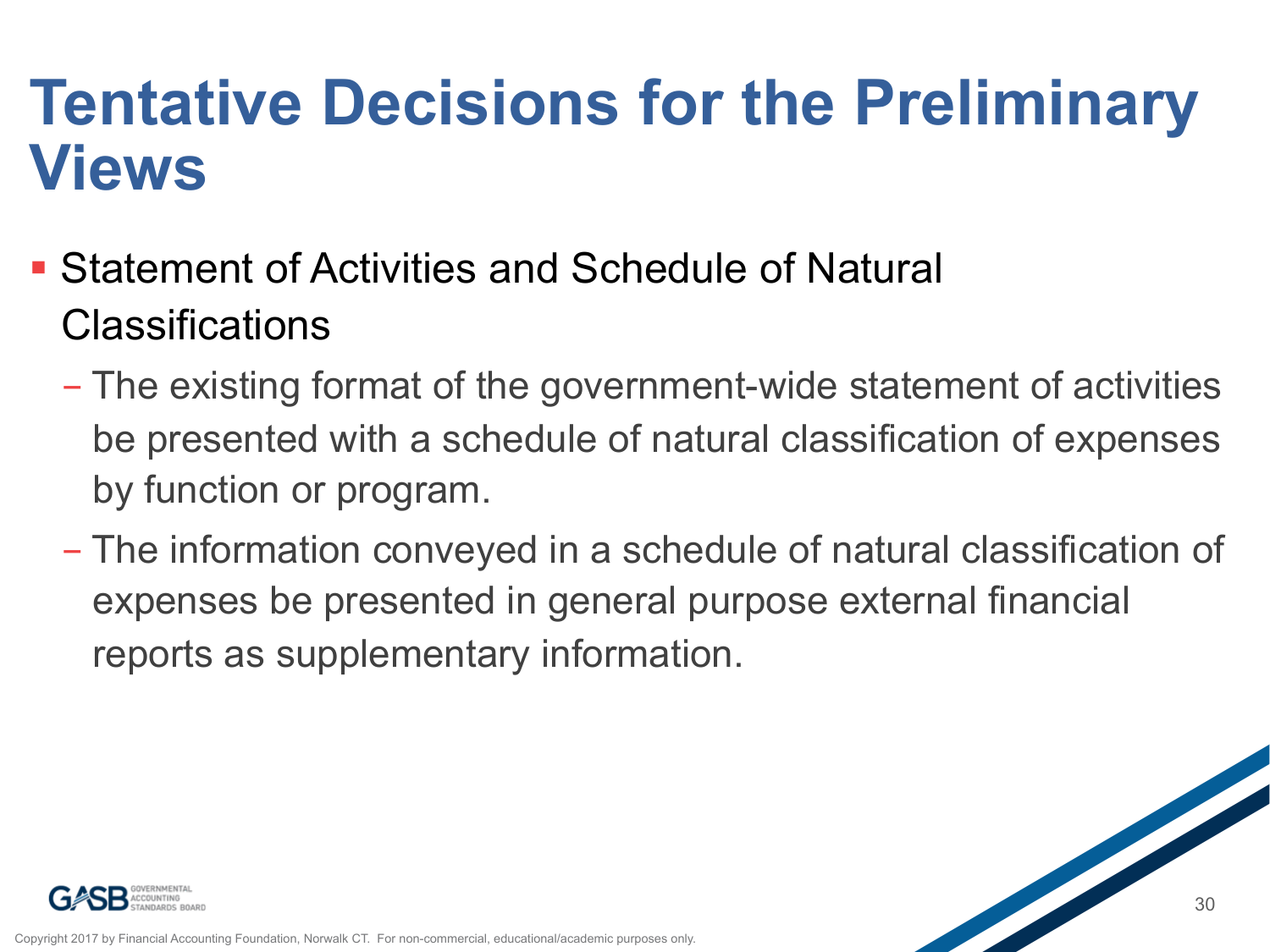# **Other Topics – Preliminary Views**

### § Permanent funds

- Determine recognition approach and presentation for permanent funds when preliminary view for recognition approach in governmental funds is finalized
- Reconciliation to government-wide statements and use of specific terminology
- Format of the governmental fund resource flows statement
- § Cash flow statement

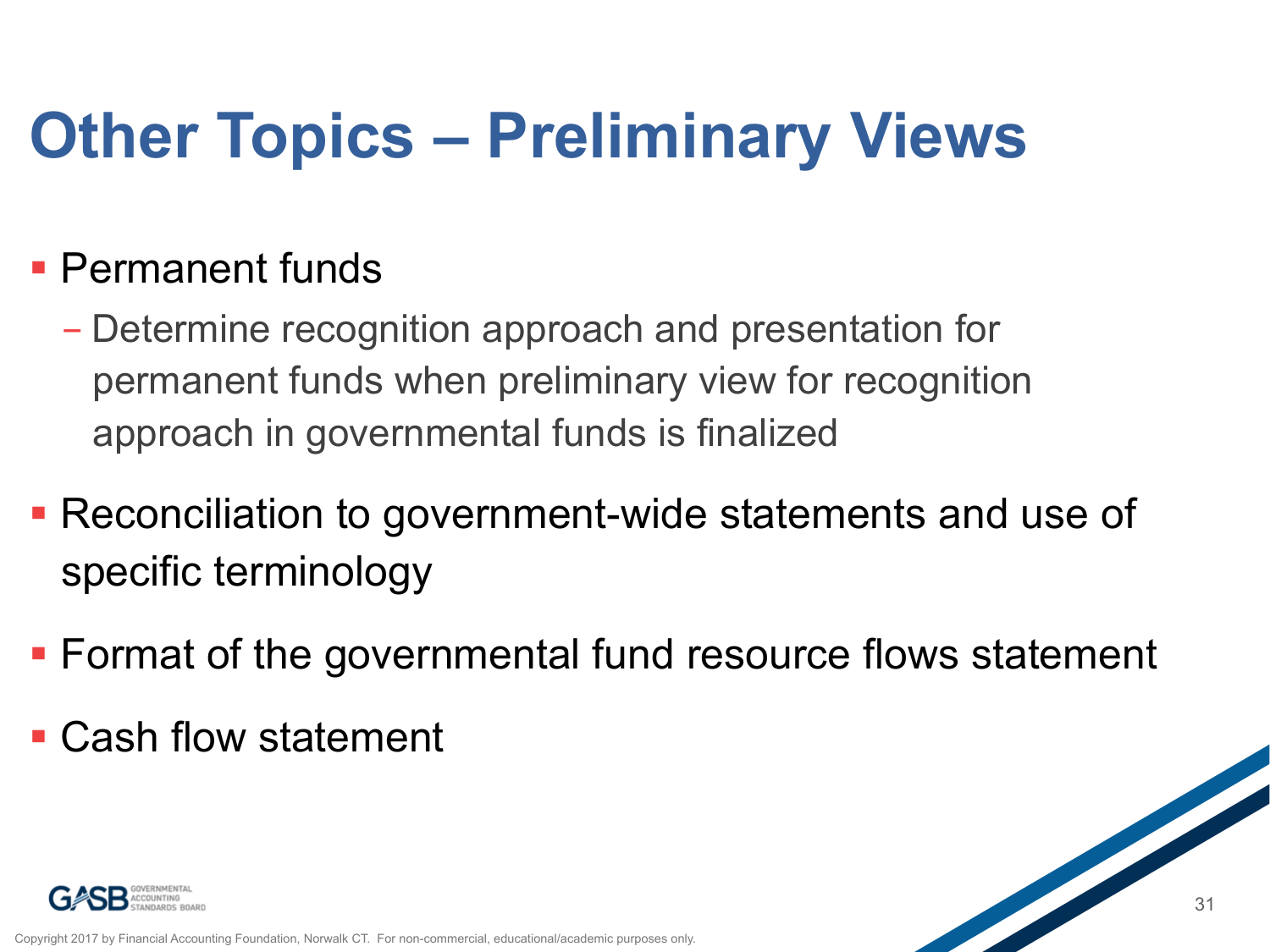#### **ABC Government Near-Term Financial Resources Balance Sheet June 30, 20XX Governmental Funds**<br> **Governmental Funds**<br> **Surge 30 20XX**

This financial statement presents a short-term view of the governmental fund activities and excludes items of a long-term nature. For a complete portrayal of the financial position of the governmental activities, see the government-wide statement of net position.

|                       |                                                                                                                  |   | General<br>Fund |    | <b>Special Tax</b><br>Fund |    | Other<br>Governmental<br><b>Funds</b> |    | <b>Total</b><br><b>Governmental</b><br><b>Funds</b> |  |
|-----------------------|------------------------------------------------------------------------------------------------------------------|---|-----------------|----|----------------------------|----|---------------------------------------|----|-----------------------------------------------------|--|
|                       | <b>NEAR-TERM ASSETS</b>                                                                                          |   |                 |    |                            |    |                                       |    |                                                     |  |
|                       | <b>Sash</b> and cash equivalents                                                                                 | S | 861,272         | S  | 8,846,434                  | S  | 30,571,406                            | S  | 40,279,112                                          |  |
|                       | Taxes receivable                                                                                                 |   | 11,713,873      |    |                            |    | 1,628,750                             |    | 13,342,623                                          |  |
|                       | Intergovernmental receivables                                                                                    |   | 662             |    | 607                        |    | 83,736                                |    | 85,005                                              |  |
|                       | Grant receivable                                                                                                 |   | 250.992         |    |                            |    |                                       |    | 250,992                                             |  |
|                       | Other receivables                                                                                                |   | 2,056,859       |    |                            |    | 1,457,817                             |    | 3,514,676                                           |  |
| <b>Clearer titles</b> | Interfund receivables                                                                                            |   | 610,066         |    |                            |    | 607,909                               |    | 1,217,975                                           |  |
| and                   | Total near-term assets                                                                                           | S | 15,493,724      | \$ | 8,847,041                  | \$ | 34,349,618                            | S  | 58,690,383                                          |  |
| descriptions          | <b>NEAR-TERM LIABILITIES AND NEAR-TERM</b><br><b>FINANCIAL RESOURCES FUND BALANCES</b><br>Near-term liabilities: |   |                 |    |                            |    |                                       |    |                                                     |  |
|                       | Accounts payable                                                                                                 | S | 929.666         | S  | 493,212                    | S  | 1,642,560                             | S. | 3,065,438                                           |  |
|                       | Other payables                                                                                                   |   | 2,444           |    |                            |    | 926                                   |    | 3,370                                               |  |
|                       | Accrued payroll                                                                                                  |   | 2,966,848       |    | 14,733                     |    | 65,821                                |    | 3,047,402                                           |  |
|                       | Accrued interest                                                                                                 |   | 51,874          |    | 22,300                     |    | 559,827                               |    | 634,001                                             |  |
|                       | Interfund payable                                                                                                |   | 51,606          |    | 227,099                    |    | 15,195                                |    | 293,900                                             |  |
|                       | Claims payable                                                                                                   |   | 100,000         |    |                            |    |                                       |    | 100,000                                             |  |
|                       | Total near-term liabilities                                                                                      |   | 4,102,438       |    | 757,344                    |    | 2,284,329                             |    | 7,144,111                                           |  |
|                       | Near-term financial resources fund balances:                                                                     |   |                 |    |                            |    |                                       |    |                                                     |  |
|                       | Restricted                                                                                                       |   |                 |    | 8,089,697                  |    | 32,211,162                            |    | 40,300,859                                          |  |
|                       | Assigned for library                                                                                             |   | 685,630         |    |                            |    |                                       |    | 685,630                                             |  |
|                       | Unassigned                                                                                                       |   | 10,705,656      |    |                            |    | (145, 873)                            |    | 10,559,783                                          |  |
|                       | Total near-term financial resources fund balances                                                                |   | 11,391,286      |    | 8,089,697                  |    | 32,065,289                            |    | 51,546,272                                          |  |
|                       | Total near-term liabilities and near-term financial                                                              |   |                 |    |                            |    |                                       |    |                                                     |  |
|                       |                                                                                                                  |   | 15,493,724      | \$ | 8,847,041                  | S. | 34,349,618                            | S  | 58,690,383                                          |  |

#### **RECONCILIATION OF NEAR-TERM FINANCIAL RESOURCES FUND BALANCE OF GOVERNMENTAL FUNDS TO NET POSITION OF GOVERNMENTAL ACTIVITIES IN THE STATEMENT OF NET POSITION (see Note X)**

| Near-term financial resources fund balance of governmental funds                                            | \$<br>51,546,272 |
|-------------------------------------------------------------------------------------------------------------|------------------|
| Amounts reported for governmental activities in the statement of net position are different due to:         |                  |
| Capital assets used in governmental activities that are not near-term financial resources                   | 187,089,527      |
| Other long-term assets that are not available to pay for near-term outflows of resources                    | 3,862,427        |
| Tax anticipation notes that are not near-term liabilities                                                   | (4,400,000)      |
| Postemployment benefit liabilities that are not due in the near term                                        | (42,743,028)     |
| Other long-term liabilities, including bonds payable, that are not due in the near term                     | (36,396,724)     |
| Internal service fund balance that is allocated to governmental activities in the statement of net position | (16,368)         |
| Net position of governmental activities                                                                     | 158.942.106      |

Same-page reconciliation to government-wide

recognition approach is different from government-wide



Copyright 2017 by Financial Accounting Foundation, Norwalk CT. For non-commercial, educational/academic purposes only.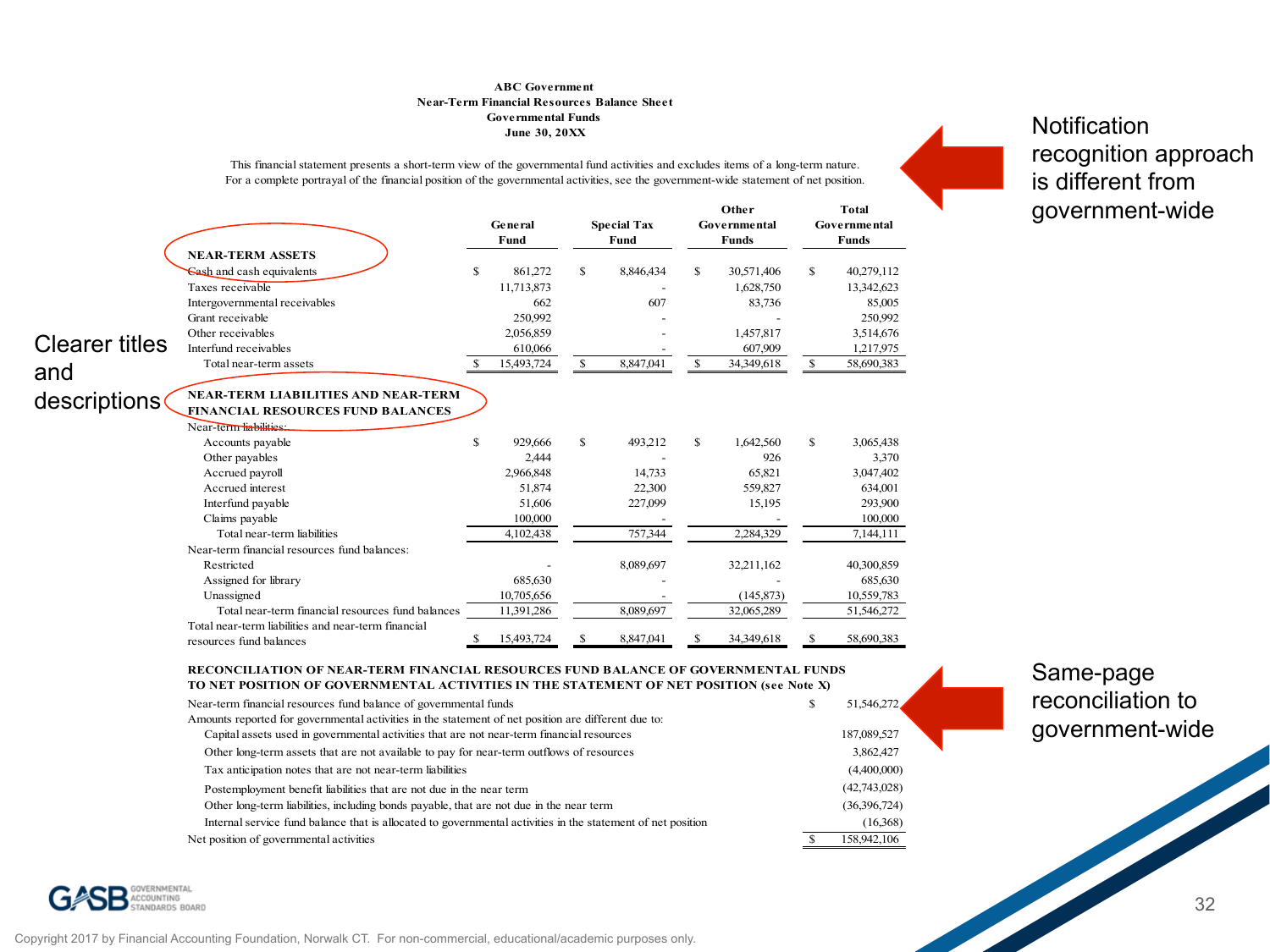### **Format of the Resource Flows Statement-Existing Format**

Presents inflows and outflows of resources considered revenues and expenditures separately from those that are considered other financing sources and uses

- § Revenues and expenditures
- § Other financing sources and uses
	- Issuance of debt
	- Bond refundings
	- Sales of capital assets
	- Transfers
- **Benefits** 
	- Consistency with prior presentation of resource flows
	- Consistency with budgetary presentations (for some)
- § Challenge
	- Lack consistency in resource flows related to debt and to capital assets
		- Resources received from the issuance of long-term debt and disposal of capital assets reported as an other financing source
		- Payment of principal on that debt and original purchase of the capital asset reported as an expenditure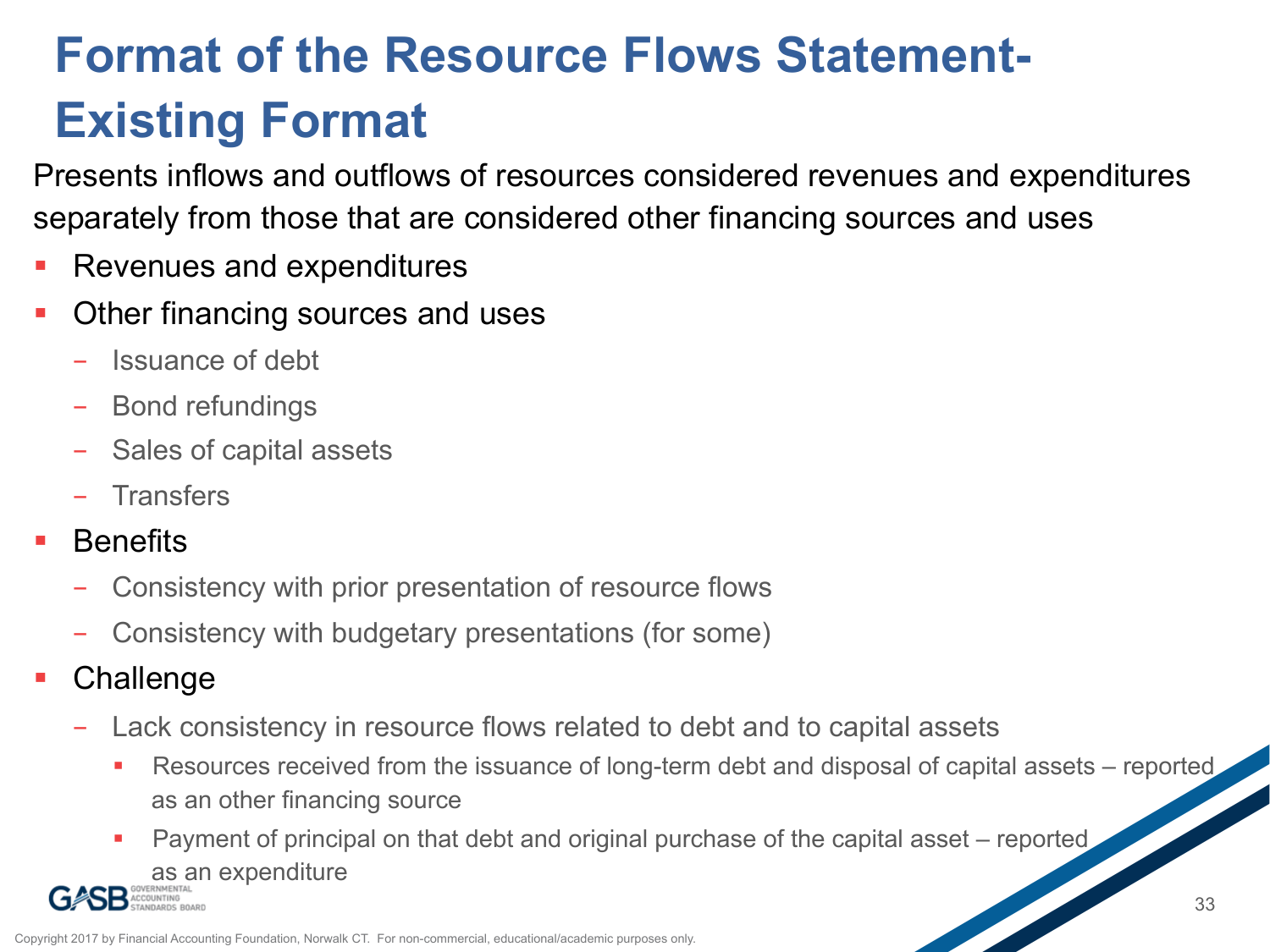#### **ABC Government Statement of Near-Term Financial Resource Flows Governmental Funds Year Ended June 30, 20XX**

For a complete portrayal of the governmental activities flows, see the government-wide statement of activities. This financial statement presents a short-term view of governmental fund resource flows and excludes items of a long-term nature.

|                                                                                    | General<br>Fund  | <b>Special Tax</b><br>Fund | Other<br><b>Governmental</b><br><b>Funds</b> | <b>Total</b><br>Governmental<br>Funds |
|------------------------------------------------------------------------------------|------------------|----------------------------|----------------------------------------------|---------------------------------------|
| <b>INFLOWS OF NEAR-TERM FINANCIAL RESOURCES</b>                                    |                  |                            |                                              |                                       |
| Taxes:                                                                             |                  |                            |                                              |                                       |
| Property tax                                                                       | S.<br>20,322,167 | S<br>5,159,156             | S<br>2,015,047                               | S<br>27,496,370                       |
| Sales tax                                                                          | 45,034,789       |                            | 4,430,774                                    | 49,465,563                            |
| Use tax                                                                            | 3,586,753        |                            |                                              | 3,586,753                             |
| Motor fuel tax                                                                     |                  |                            | 2,889,647                                    | 2,889,647                             |
| Other taxes                                                                        | 3,975,895        |                            | 2,698,909                                    | 6,674,804                             |
| Payments in lieu of taxes                                                          | 2,721,420        |                            |                                              | 2,721,420                             |
| Licenses and permits                                                               | 1,303,889        |                            |                                              | 1,303,889                             |
| Fees for services                                                                  | 7,052,692        |                            | 202,273                                      | 7,254,965                             |
| Franchise fees                                                                     | 1,968,522        |                            |                                              | 1,968,522                             |
| Fines and citations                                                                | 1,476,364        |                            |                                              | 1,476,364                             |
| Intergovernmental                                                                  | 14,595,019       |                            | 6,292,493                                    | 20,887,512                            |
| Investment earnings                                                                | 5,829            | 163,384                    | 19,043                                       | 188,256                               |
| Payments received on notes and special assessments                                 |                  | 500,000                    | 186,500                                      | 686,500                               |
| Miscellaneous                                                                      | 4,216,940        | 154,482                    | 626,287                                      | 4,997,709                             |
| Total inflows of near-term financial resources                                     | 106,260,279      | 5,977,022                  | 19,360,973                                   | 131,598,274                           |
| <b>OUTFLOWS OF NEAR-TERM FINANCIAL RESOURCES</b><br>Current:<br>General government | 13,888,388       | 6,961,201                  | 2,221,691                                    | 23,071,280                            |
| Public health and safety                                                           | 70,081,545       |                            | 590,383                                      | 70,671,928                            |
| Highway and streets                                                                | 12,000,830       |                            | 4,715,808                                    | 16,716,638                            |
| Culture and recreation                                                             | 3,541,191        | 335,659                    | 1,808,065                                    | 5,684,915                             |
| Economic development                                                               | 496,141          |                            | 3,374,045                                    | 3,870,186                             |
| Capital outlay                                                                     | 345,187          | 1,515                      | 1,346,497                                    | 1,693,199                             |
| Debt service                                                                       | 6,435,656        | 366,890                    | 9,210,517                                    | 16,013,063                            |
| Total outflows of near-term financial resources                                    | 106,788,938      | 7,665,265                  | 23,267,006                                   | 137,721,209                           |
| Excess of inflows over outflows                                                    | (528, 659)       | (1,688,243)                | (3.906, 033)                                 | (6,122,935)                           |
| OTHER FINANCING SOURCES AND USES                                                   |                  |                            |                                              |                                       |
| Leases-lessee                                                                      | 233,200          |                            |                                              | 233,200                               |
| Proceeds from the issuance of tax anticipation notes                               | 4,400,000        |                            |                                              | 4,400,000                             |
| Transfers in                                                                       | 500,000          |                            | 10,806,809                                   | 11,306,809                            |
| Transfers out                                                                      | (7,836,079)      | (6,445)                    | (2,920,900)                                  | (10,763,424)                          |
| Total other financing sources and uses                                             | (2,702,879)      | (6,445)                    | 7,885,909                                    | 5,176,585                             |
| Net change in near-term financial resources fund balances                          | (3,231,538)      | (1,694,688)                | 3,979,876                                    | (946,350)                             |
| Near-term financial resources fund balances at beginning of year                   | 14,622,824       | 9,784,385                  | 28,085,413                                   | 52,492,622                            |
| Near-term financial resources fund balances at end of year                         | 11,391,286<br>S  | 8.089.697<br>s             | 32.065.289<br>S                              | S<br>51.546.272                       |

#### **IN NET POSITIONOF GOVERNMENTAL ACTIVITIES IN THE STATEMENT OF ACTIVITIES (see Note X) RECONCILIATION OF NET CHANGE IN NEAR-TERM FINANCIAL RESOURCES FUND BALANCE TO CHANGE**

| Net change in near-term financial resources fund balance of governmental funds                                | (946,350)   |
|---------------------------------------------------------------------------------------------------------------|-------------|
| Amounts reported for governmental activities in the statement of activities are different due to:             |             |
| Revenues that do not provide near-term financial resources                                                    | (686,500)   |
| Expenses that do not require the use of near-term financial resources                                         | (4,642,130) |
| Difference between depreciation in the statement of activities and capital outlay outflows above              | (3.026.375) |
| Net change in tax anticipation notes reported as near-term resource inflows above                             | (400000)    |
| Principal paid on long-term debt and related items reported as near-term resource outflows above              | 9,604,926   |
| Internal service fund activities that are allocated to governmental activities in the statement of activities | 18.875      |
| Change in net position of governmental activities                                                             | 77,554)     |

**Existing Format** 

Inflows of Resources (Revenues)

Outflows of Resources (Expenditures)

**Other** Financing Sources and Uses



34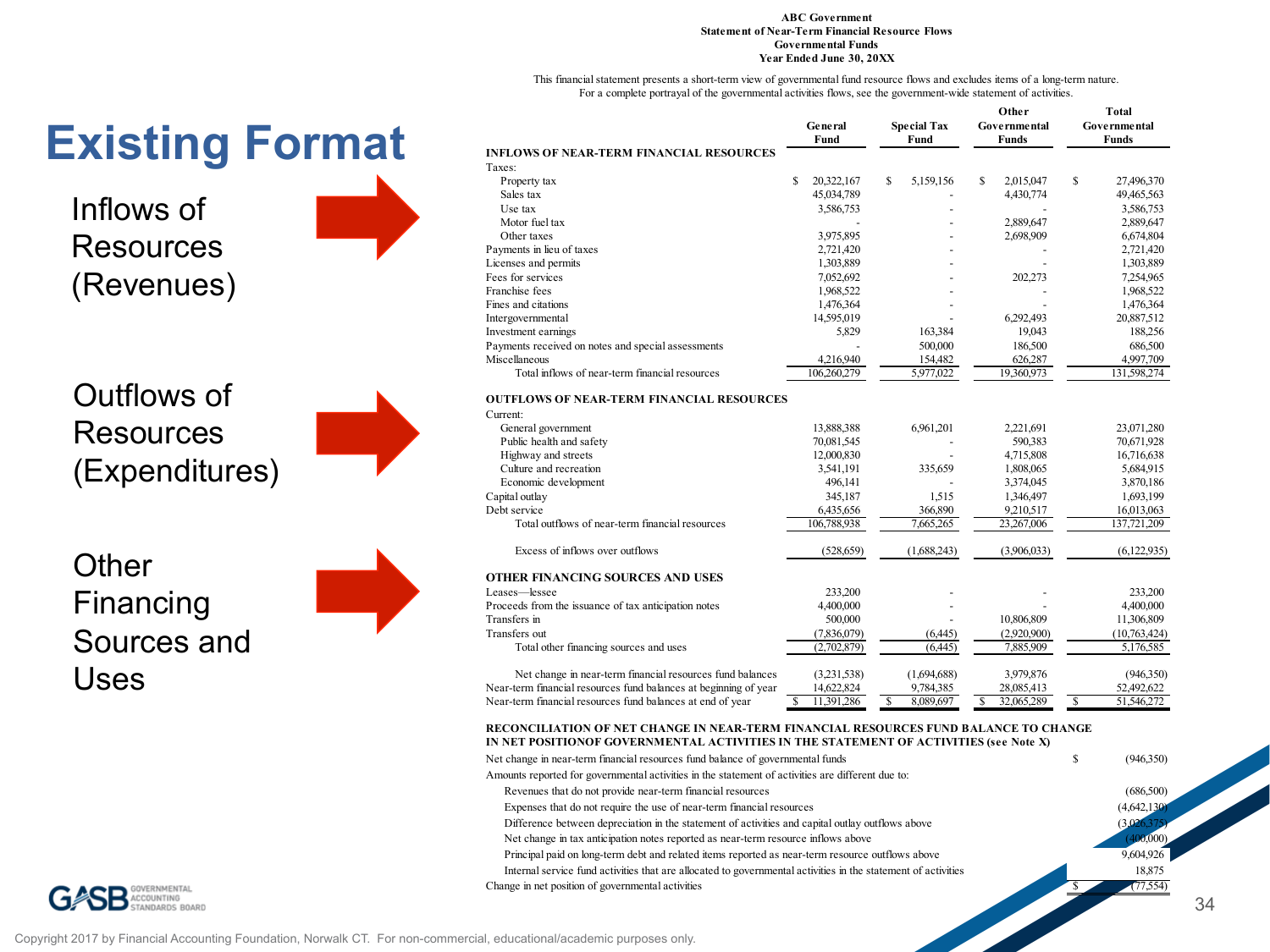### **Format of the Resource Flows Statement-Current and Long-Term Activity Format – ITC**

Would report inflows and outflows of resources related to the purchase and disposal of capital assets and the payment and issuance of long-term debt separately from other current period activities of a governmental fund.

- § Inflows of resources and outflows of resources for current activities
	- Transfers for current activities
- § Inflows of resources and outflows of resources for long-term activities
	- Purchases and sales of capital assets
	- Issuance and repayment of long-term debt
	- Transfers for long-term activities
- § Benefit
	- Consistency in inflows of resources and outflows of resources for long-term activities, as well as current activities
- **Challenges**

ACCOUNTING

- Some capital asset and debt transaction may contain elements of both current and long-term uses (transfers)
- *Current* and *long-term* are not the same as *current* and *noncurrent* in a classified balance sheet
- With exception of transfers, detail can be discerned from existing format
- Some current activities (e.g., taxes) made be associated with long-term activities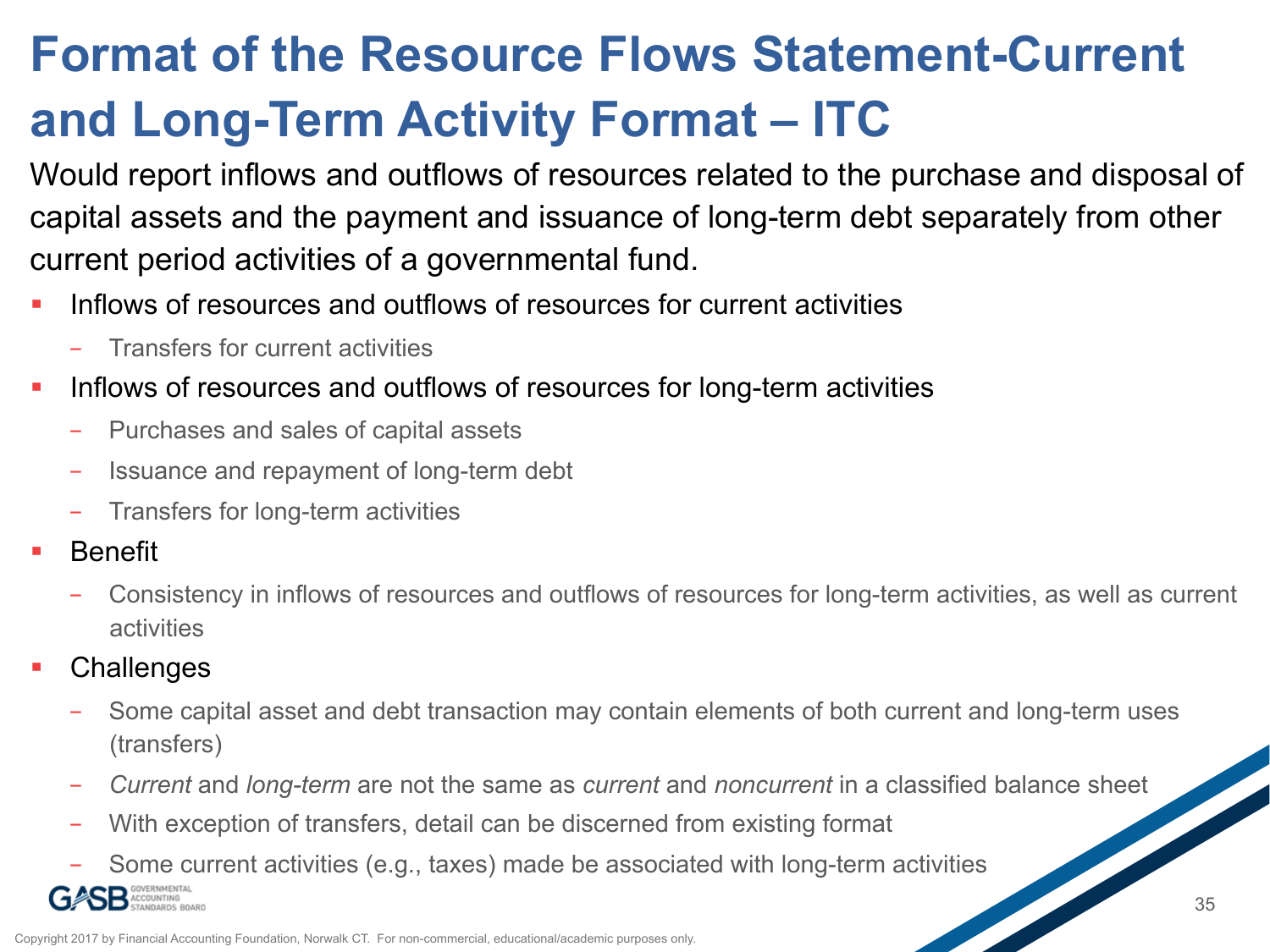#### **ABC Government Statement of Near-Term Financial Resource Flows Governmental Funds Year Ended June 30, 20XX**

For a complete portrayal of the governmental activities flows, see the government-wide statement of activities. This financial statement presents a short-term view of government fund resource flows and excludes items of a long-term nature.

| <b>Term</b>                                                       | General<br>Fund  | <b>Special Tax</b><br>Fund | Other<br><b>Governmental</b><br>Funds | <b>Total</b><br>Governmental<br>Funds |
|-------------------------------------------------------------------|------------------|----------------------------|---------------------------------------|---------------------------------------|
| <b>INFLOWS OF NEAR-TERM FINANCIAL RESOURCES</b>                   |                  |                            |                                       |                                       |
| <b>FOR CURRENT ACTIVITIES</b>                                     |                  |                            |                                       |                                       |
| Taxes:                                                            |                  |                            |                                       |                                       |
| Property tax                                                      | 20,322,167<br>S. | S<br>5,159,156             | S<br>2,015,047                        | \$<br>27,496,370                      |
| Sales tax                                                         | 45,034,789       |                            | 4,430,774                             | 49,465,563                            |
| Use tax                                                           | 3,586,753        |                            |                                       | 3,586,753                             |
| Motor fuel tax                                                    |                  |                            | 2,889,647                             | 2,889,647                             |
| Other taxes                                                       | 3,975,895        |                            | 2,698,909                             | 6,674,804                             |
| Payments in lieu of taxes                                         | 2,721,420        |                            |                                       | 2,721,420                             |
| Licenses and permits                                              | 1,303,889        |                            |                                       | 1,303,889                             |
| Fees for services                                                 | 7,052,692        |                            | 202,273                               | 7,254,965                             |
| Franchise fees                                                    | 1,968,522        |                            |                                       | 1,968,522                             |
| Fines and citations                                               | 1,476,364        |                            |                                       | 1,476,364                             |
| Intergovernmental                                                 | 14,595,019       |                            | 6,292,493                             | 20,887,512                            |
| Investment earnings                                               | 5,829            | 163,384                    | 19,043                                | 188,256                               |
| Payments received on notes and special assessments                |                  | 500,000                    | 186,500                               | 686,500                               |
| Miscellaneous                                                     | 4,216,940        | 154,482                    | 626,287                               | 4,997,709                             |
| Transfers in                                                      | 500,000          |                            | 155,204                               | 655,204                               |
| Total inflows of near-term financial resources                    |                  |                            |                                       |                                       |
| for current activities                                            | 106,760,279      | 5,977,022                  | 19,516,177                            | 132,253,478                           |
| <b>OUTFLOWS OF NEAR-TERM FINANCIAL RESOURCES</b>                  |                  |                            |                                       |                                       |
| <b>FOR CURRENT ACTIVITIES</b>                                     |                  |                            |                                       |                                       |
| General government                                                | 13,888,388       | 6,961,201                  | 2,221,691                             | 23,071,280                            |
| Public health and safety                                          | 70,081,545       |                            | 590,383                               | 70,671,928                            |
| Highway and streets                                               | 12,000,830       |                            | 4,715,808                             | 16,716,638                            |
| Culture and recreation                                            | 3,541,191        | 335,659                    | 1,808,065                             | 5,684,915                             |
| Economic development                                              | 496,141          |                            | 3,374,045                             | 3,870,186                             |
| Transfers out                                                     | 155,204          |                            | 500,000                               | 655,204                               |
| Total outflows of near-term financial resources                   |                  |                            |                                       |                                       |
| for current activities                                            | 100,163,299      | 7,296,860                  | 13,209,992                            | 120,670,151                           |
| Net flows of near-term financial resources for current activities | 6,596,980        | (1,319,838)                | 6,306,185                             | 11,583,327                            |
| NET FLOWS OF NEAR-TERM FINANCIAL RESOURCES                        |                  |                            |                                       |                                       |
| <b>FOR LONG-TERM ACTIVITIES</b>                                   |                  |                            |                                       |                                       |
| Leases-lessee                                                     | 233,200          |                            |                                       | 233,200                               |
| Proceeds from the issuance of tax anticipation notes              | 4,400,000        |                            |                                       | 4,400,000                             |
| Transfers in                                                      |                  |                            | 10,651,605                            | 10,651,605                            |
| Capital outlay                                                    | (345, 187)       | (1,515)                    | (1,346,497)                           | (1,693,199)                           |
| Debt service                                                      | (2,435,656)      | (366, 890)                 | (9,210,517)                           | (12,013,063)                          |
| Payment on tax anticipation notes                                 | (4,000,000)      |                            |                                       | (4,000,000)                           |
| Transfers out                                                     | (7,680,875)      | (6,445)                    | (2,420,900)                           | (10, 108, 220)                        |
| Net flows of near-term financial resources                        |                  |                            |                                       |                                       |
| for long-term activities                                          | (9,828,518)      | (374, 850)                 | (2,326,309)                           | (12,529,677)                          |
| Net change in near-term financial resources fund balances         | (3,231,538)      | (1,694,688)                | 3,979,876                             | (946, 350)                            |
| Near-term financial resources fund balances at beginning of year  | 14,622,824       | 9,784,385                  | 28,085,413                            | 52,492,622                            |
| Near-term financial resources fund balances at end of year        | 11.391.286<br>S  | S<br>8.089.697             | 32.065.289                            | S<br>51.546.272                       |
|                                                                   |                  |                            |                                       |                                       |

#### **IN NET POSITION OF GOVERNMENTAL ACTIVITIES IN THE STATEMENT OF ACTIVITIES (see Note X) RECONCILIATION OF NET CHANGE IN NEAR-TERM FINANCIAL RESOURCES FUND BALANCE TO CHANGE**

 $(97.554)$ 

\$ (946,350)

 $(686,500)$  $(4,642,130)$  $(026, 375)$  (400,000) 9,604,926 18,875

Net change in near-term financial resources fund balance of governmental funds

- Amounts reported for governmental activities in the statement of activities are different due to:
- Revenues that do not provide near-term financial resources
- Expenses that do not require the use of near-term financial resources
- Difference between depreciation in the statement of activities and capital outlay outflows above
- Net change in tax anticipation notes reported as near-term resource inflows above
- Principal paid on long-term debt and related items reported as near-term resource outflows above
- Internal service fund activities that are allocated to governmental activities in the statement of activities
- Change in net position of governmental activities

**Current and Long** 

**Activity Format** Inflows of Resources for Current **Activities** 

Outflows of Resources for **Current Activities** 

Long-Term **Activity** 

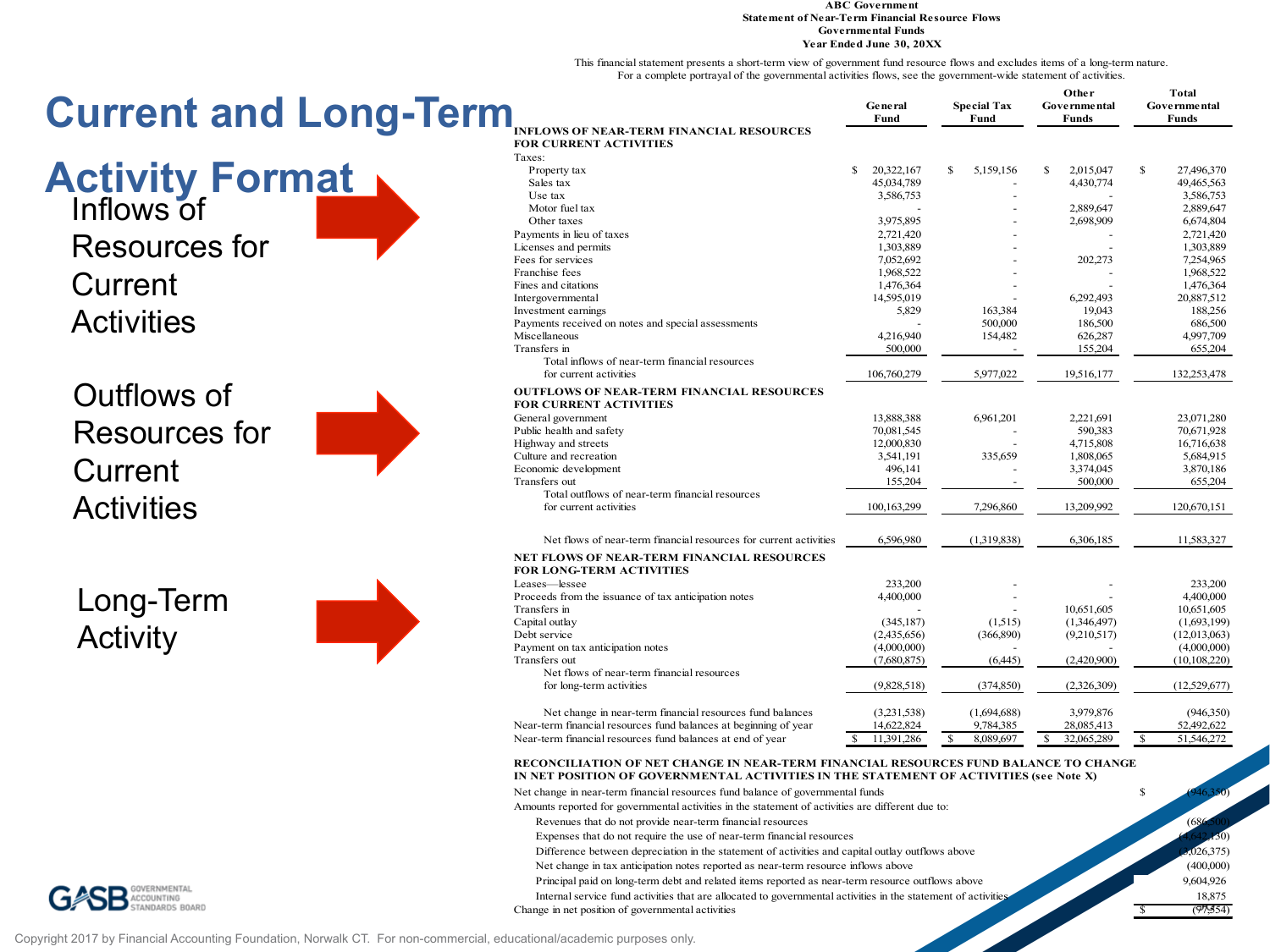### **Topics Expected to Be Addressed at the ED stage**

- § **Extraordinary and Special Items**—explore options for clarifying the guidance for more consistent reporting
- § **Management's Discussion and Analysis** (MD&A)
	- Enhance the financial statement analysis component
	- Eliminate boilerplate
	- Clarify guidance for presenting currently known facts, decisions, or conditions
- **Debt Service Funds—explore options for providing** additional information, either individually or in aggregate in the financial statements or the notes